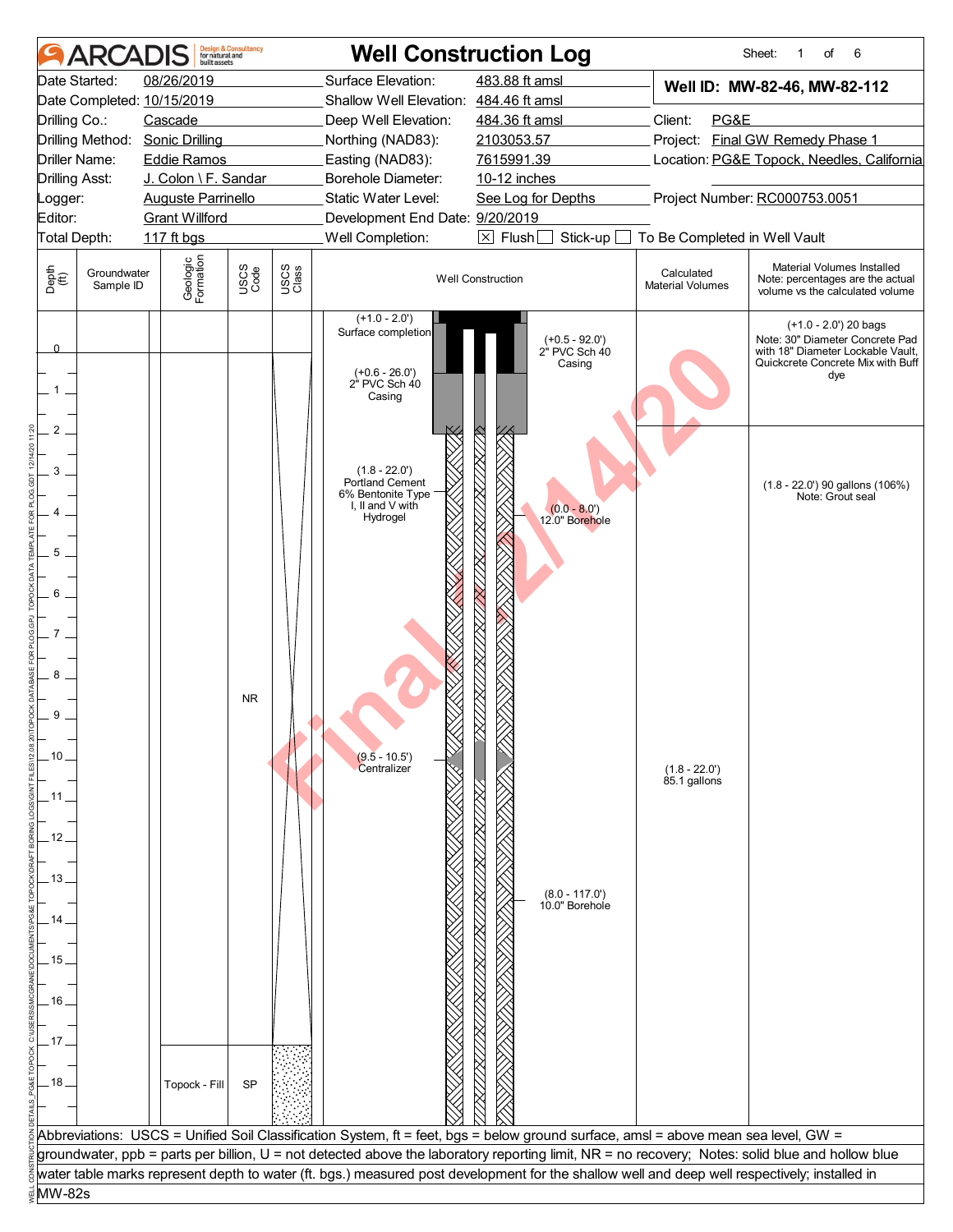| 08/26/2019<br>Surface Elevation:<br>483.88 ft amsl<br>Well ID: MW-82-46, MW-82-112<br>Date Completed: 10/15/2019<br>Shallow Well Elevation: 484.46 ft amsl<br>Client:<br>PG&E<br>Cascade<br>Deep Well Elevation:<br>484.36 ft amsl<br>Project: Final GW Remedy Phase 1<br><b>Sonic Drilling</b><br>Northing (NAD83):<br>2103053.57<br>7615991.39<br>Location: PG&E Topock, Needles, California<br><b>Eddie Ramos</b><br>Easting (NAD83):<br>J. Colon \ F. Sandar<br>Borehole Diameter:<br>10-12 inches<br>Project Number: RC000753.0051<br><b>Auguste Parrinello</b><br>Static Water Level:<br>See Log for Depths<br><b>Grant Willford</b><br>Development End Date: 9/20/2019<br>Well Completion:<br>$\boxtimes$ Flush<br>117 ft bgs<br>Stick-up<br>To Be Completed in Well Vault<br>Geologic<br>Formation<br>Material Volumes Installed<br>USCS<br>Code<br>USCS<br>Class<br>Groundwater<br>Calculated<br><b>Well Construction</b><br>Note: percentages are the actual<br><b>Material Volumes</b><br>Sample ID<br>volume vs the calculated volume<br>$(+0.5 - 92.0')$<br>$(+0.6 - 26.0')$<br>2" PVC Sch 40<br>2" PVC Sch 40<br>Casing<br>Casing<br>$(1.8 - 22.0')$<br>85.1 gallons<br><b>SP</b><br>Topock - Fill<br>$(22.0 - 24.0')$<br>$(22.0 - 24.0')$ 1.5 bags $(107%)$<br>$(22.0 - 24.0')$<br>Bentonite seal chips_<br>Note: Seal between filter pack and<br>1.4 bags<br>Puregold Medium<br>grout.<br>Chips<br><b>NR</b><br>26<br>$(26.0 - 46.0')$<br>2" Sch 40 PVC<br>(20-slot) Screen<br>$(8.0 - 117.0')$<br>Topock - Fill<br>SP<br>10.0" Borehole<br>30<br>$(24.0 - 50.0')$ 31 bags $(122%)$<br>$(24.0 - 50.0)$<br>Note: Filter pack, used >20% of<br>$(24.0 - 50.0')$<br>Cemex #3 MESH<br>the calculated volume due to<br>$25.5$ bags<br>(8x20) Lapis Lustre<br>potential voids forming during<br>32<br>Sand Lapis<br>drilling.<br>33.<br>MW-H-VAS-<br><b>NR</b><br>32-37<br>$(< 0.17$ U<br>ppb)<br>8/7/2019<br>11:30 | <b>ARCAI</b>                        | huilt assets | <b>Design &amp; Consultancy</b><br>for natural and | <b>Well Construction Log</b> |  | 2<br>6<br>Sheet:<br>of |
|-------------------------------------------------------------------------------------------------------------------------------------------------------------------------------------------------------------------------------------------------------------------------------------------------------------------------------------------------------------------------------------------------------------------------------------------------------------------------------------------------------------------------------------------------------------------------------------------------------------------------------------------------------------------------------------------------------------------------------------------------------------------------------------------------------------------------------------------------------------------------------------------------------------------------------------------------------------------------------------------------------------------------------------------------------------------------------------------------------------------------------------------------------------------------------------------------------------------------------------------------------------------------------------------------------------------------------------------------------------------------------------------------------------------------------------------------------------------------------------------------------------------------------------------------------------------------------------------------------------------------------------------------------------------------------------------------------------------------------------------------------------------------------------------------------------------------------------------------------------------------------------------------------------------------------|-------------------------------------|--------------|----------------------------------------------------|------------------------------|--|------------------------|
|                                                                                                                                                                                                                                                                                                                                                                                                                                                                                                                                                                                                                                                                                                                                                                                                                                                                                                                                                                                                                                                                                                                                                                                                                                                                                                                                                                                                                                                                                                                                                                                                                                                                                                                                                                                                                                                                                                                               | Date Started:                       |              |                                                    |                              |  |                        |
|                                                                                                                                                                                                                                                                                                                                                                                                                                                                                                                                                                                                                                                                                                                                                                                                                                                                                                                                                                                                                                                                                                                                                                                                                                                                                                                                                                                                                                                                                                                                                                                                                                                                                                                                                                                                                                                                                                                               |                                     |              |                                                    |                              |  |                        |
|                                                                                                                                                                                                                                                                                                                                                                                                                                                                                                                                                                                                                                                                                                                                                                                                                                                                                                                                                                                                                                                                                                                                                                                                                                                                                                                                                                                                                                                                                                                                                                                                                                                                                                                                                                                                                                                                                                                               | Drilling Co.:                       |              |                                                    |                              |  |                        |
|                                                                                                                                                                                                                                                                                                                                                                                                                                                                                                                                                                                                                                                                                                                                                                                                                                                                                                                                                                                                                                                                                                                                                                                                                                                                                                                                                                                                                                                                                                                                                                                                                                                                                                                                                                                                                                                                                                                               | Drilling Method:                    |              |                                                    |                              |  |                        |
|                                                                                                                                                                                                                                                                                                                                                                                                                                                                                                                                                                                                                                                                                                                                                                                                                                                                                                                                                                                                                                                                                                                                                                                                                                                                                                                                                                                                                                                                                                                                                                                                                                                                                                                                                                                                                                                                                                                               | Driller Name:                       |              |                                                    |                              |  |                        |
|                                                                                                                                                                                                                                                                                                                                                                                                                                                                                                                                                                                                                                                                                                                                                                                                                                                                                                                                                                                                                                                                                                                                                                                                                                                                                                                                                                                                                                                                                                                                                                                                                                                                                                                                                                                                                                                                                                                               | <b>Drilling Asst:</b>               |              |                                                    |                              |  |                        |
|                                                                                                                                                                                                                                                                                                                                                                                                                                                                                                                                                                                                                                                                                                                                                                                                                                                                                                                                                                                                                                                                                                                                                                                                                                                                                                                                                                                                                                                                                                                                                                                                                                                                                                                                                                                                                                                                                                                               | Logger:                             |              |                                                    |                              |  |                        |
|                                                                                                                                                                                                                                                                                                                                                                                                                                                                                                                                                                                                                                                                                                                                                                                                                                                                                                                                                                                                                                                                                                                                                                                                                                                                                                                                                                                                                                                                                                                                                                                                                                                                                                                                                                                                                                                                                                                               | Editor:                             |              |                                                    |                              |  |                        |
|                                                                                                                                                                                                                                                                                                                                                                                                                                                                                                                                                                                                                                                                                                                                                                                                                                                                                                                                                                                                                                                                                                                                                                                                                                                                                                                                                                                                                                                                                                                                                                                                                                                                                                                                                                                                                                                                                                                               | Total Depth:                        |              |                                                    |                              |  |                        |
|                                                                                                                                                                                                                                                                                                                                                                                                                                                                                                                                                                                                                                                                                                                                                                                                                                                                                                                                                                                                                                                                                                                                                                                                                                                                                                                                                                                                                                                                                                                                                                                                                                                                                                                                                                                                                                                                                                                               | Depth<br>(ff)                       |              |                                                    |                              |  |                        |
|                                                                                                                                                                                                                                                                                                                                                                                                                                                                                                                                                                                                                                                                                                                                                                                                                                                                                                                                                                                                                                                                                                                                                                                                                                                                                                                                                                                                                                                                                                                                                                                                                                                                                                                                                                                                                                                                                                                               | 20 <sub>1</sub><br>21.<br>22.<br>23 |              |                                                    |                              |  |                        |
|                                                                                                                                                                                                                                                                                                                                                                                                                                                                                                                                                                                                                                                                                                                                                                                                                                                                                                                                                                                                                                                                                                                                                                                                                                                                                                                                                                                                                                                                                                                                                                                                                                                                                                                                                                                                                                                                                                                               | 24<br>$25 -$                        |              |                                                    |                              |  |                        |
|                                                                                                                                                                                                                                                                                                                                                                                                                                                                                                                                                                                                                                                                                                                                                                                                                                                                                                                                                                                                                                                                                                                                                                                                                                                                                                                                                                                                                                                                                                                                                                                                                                                                                                                                                                                                                                                                                                                               | 27<br>28<br>29                      |              |                                                    |                              |  |                        |
|                                                                                                                                                                                                                                                                                                                                                                                                                                                                                                                                                                                                                                                                                                                                                                                                                                                                                                                                                                                                                                                                                                                                                                                                                                                                                                                                                                                                                                                                                                                                                                                                                                                                                                                                                                                                                                                                                                                               |                                     |              |                                                    |                              |  |                        |
|                                                                                                                                                                                                                                                                                                                                                                                                                                                                                                                                                                                                                                                                                                                                                                                                                                                                                                                                                                                                                                                                                                                                                                                                                                                                                                                                                                                                                                                                                                                                                                                                                                                                                                                                                                                                                                                                                                                               | 31.                                 |              |                                                    |                              |  |                        |
|                                                                                                                                                                                                                                                                                                                                                                                                                                                                                                                                                                                                                                                                                                                                                                                                                                                                                                                                                                                                                                                                                                                                                                                                                                                                                                                                                                                                                                                                                                                                                                                                                                                                                                                                                                                                                                                                                                                               |                                     |              |                                                    |                              |  |                        |
|                                                                                                                                                                                                                                                                                                                                                                                                                                                                                                                                                                                                                                                                                                                                                                                                                                                                                                                                                                                                                                                                                                                                                                                                                                                                                                                                                                                                                                                                                                                                                                                                                                                                                                                                                                                                                                                                                                                               |                                     |              |                                                    |                              |  |                        |
|                                                                                                                                                                                                                                                                                                                                                                                                                                                                                                                                                                                                                                                                                                                                                                                                                                                                                                                                                                                                                                                                                                                                                                                                                                                                                                                                                                                                                                                                                                                                                                                                                                                                                                                                                                                                                                                                                                                               |                                     |              |                                                    |                              |  |                        |
|                                                                                                                                                                                                                                                                                                                                                                                                                                                                                                                                                                                                                                                                                                                                                                                                                                                                                                                                                                                                                                                                                                                                                                                                                                                                                                                                                                                                                                                                                                                                                                                                                                                                                                                                                                                                                                                                                                                               |                                     |              |                                                    |                              |  |                        |
|                                                                                                                                                                                                                                                                                                                                                                                                                                                                                                                                                                                                                                                                                                                                                                                                                                                                                                                                                                                                                                                                                                                                                                                                                                                                                                                                                                                                                                                                                                                                                                                                                                                                                                                                                                                                                                                                                                                               | 34                                  |              |                                                    |                              |  |                        |
|                                                                                                                                                                                                                                                                                                                                                                                                                                                                                                                                                                                                                                                                                                                                                                                                                                                                                                                                                                                                                                                                                                                                                                                                                                                                                                                                                                                                                                                                                                                                                                                                                                                                                                                                                                                                                                                                                                                               | 35.                                 |              |                                                    |                              |  |                        |
|                                                                                                                                                                                                                                                                                                                                                                                                                                                                                                                                                                                                                                                                                                                                                                                                                                                                                                                                                                                                                                                                                                                                                                                                                                                                                                                                                                                                                                                                                                                                                                                                                                                                                                                                                                                                                                                                                                                               |                                     |              |                                                    |                              |  |                        |
|                                                                                                                                                                                                                                                                                                                                                                                                                                                                                                                                                                                                                                                                                                                                                                                                                                                                                                                                                                                                                                                                                                                                                                                                                                                                                                                                                                                                                                                                                                                                                                                                                                                                                                                                                                                                                                                                                                                               | 36                                  |              |                                                    |                              |  |                        |
|                                                                                                                                                                                                                                                                                                                                                                                                                                                                                                                                                                                                                                                                                                                                                                                                                                                                                                                                                                                                                                                                                                                                                                                                                                                                                                                                                                                                                                                                                                                                                                                                                                                                                                                                                                                                                                                                                                                               |                                     |              |                                                    |                              |  |                        |
|                                                                                                                                                                                                                                                                                                                                                                                                                                                                                                                                                                                                                                                                                                                                                                                                                                                                                                                                                                                                                                                                                                                                                                                                                                                                                                                                                                                                                                                                                                                                                                                                                                                                                                                                                                                                                                                                                                                               | 37                                  |              |                                                    |                              |  |                        |
| Topock -<br><b>SM</b><br>Fluvial<br>Deposits                                                                                                                                                                                                                                                                                                                                                                                                                                                                                                                                                                                                                                                                                                                                                                                                                                                                                                                                                                                                                                                                                                                                                                                                                                                                                                                                                                                                                                                                                                                                                                                                                                                                                                                                                                                                                                                                                  | .38                                 |              |                                                    |                              |  |                        |
|                                                                                                                                                                                                                                                                                                                                                                                                                                                                                                                                                                                                                                                                                                                                                                                                                                                                                                                                                                                                                                                                                                                                                                                                                                                                                                                                                                                                                                                                                                                                                                                                                                                                                                                                                                                                                                                                                                                               |                                     |              |                                                    |                              |  |                        |
| Abbreviations: USCS = Unified Soil Classification System, ft = feet, bgs = below ground surface, amsl = above mean sea level, GW =                                                                                                                                                                                                                                                                                                                                                                                                                                                                                                                                                                                                                                                                                                                                                                                                                                                                                                                                                                                                                                                                                                                                                                                                                                                                                                                                                                                                                                                                                                                                                                                                                                                                                                                                                                                            |                                     |              |                                                    |                              |  |                        |
|                                                                                                                                                                                                                                                                                                                                                                                                                                                                                                                                                                                                                                                                                                                                                                                                                                                                                                                                                                                                                                                                                                                                                                                                                                                                                                                                                                                                                                                                                                                                                                                                                                                                                                                                                                                                                                                                                                                               |                                     |              |                                                    |                              |  |                        |
| groundwater, ppb = parts per billion, U = not detected above the laboratory reporting limit, NR = no recovery; Notes: solid blue and hollow blue<br>water table marks represent depth to water (ft. bgs.) measured post development for the shallow well and deep well respectively; installed in                                                                                                                                                                                                                                                                                                                                                                                                                                                                                                                                                                                                                                                                                                                                                                                                                                                                                                                                                                                                                                                                                                                                                                                                                                                                                                                                                                                                                                                                                                                                                                                                                             |                                     |              |                                                    |                              |  |                        |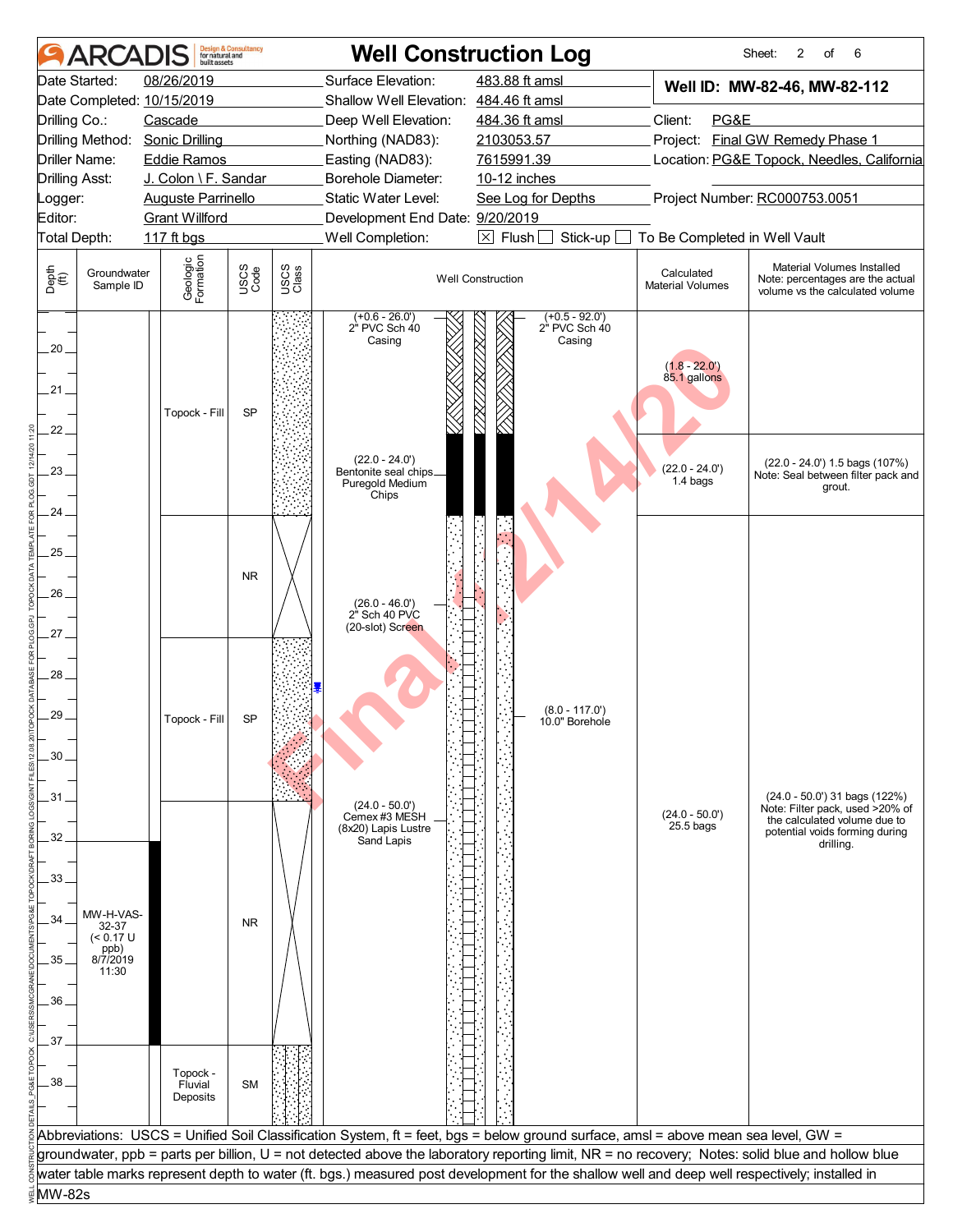|                                                                     | ARCADIS                                                                                                                                                                         | built assets                                                                                          | <b>Design &amp; Consultancy</b><br>for natural and |               | <b>Well Construction Log</b>                                                                                                                                                                                 |                                                                                                                                                  |                                  | Sheet:<br>of<br>6<br>3                                                                                                                                   |
|---------------------------------------------------------------------|---------------------------------------------------------------------------------------------------------------------------------------------------------------------------------|-------------------------------------------------------------------------------------------------------|----------------------------------------------------|---------------|--------------------------------------------------------------------------------------------------------------------------------------------------------------------------------------------------------------|--------------------------------------------------------------------------------------------------------------------------------------------------|----------------------------------|----------------------------------------------------------------------------------------------------------------------------------------------------------|
|                                                                     | Date Started:                                                                                                                                                                   | 08/26/2019                                                                                            |                                                    |               | Surface Elevation:                                                                                                                                                                                           | 483.88 ft amsl                                                                                                                                   |                                  | Well ID: MW-82-46, MW-82-112                                                                                                                             |
|                                                                     |                                                                                                                                                                                 | Date Completed: 10/15/2019                                                                            |                                                    |               | Shallow Well Elevation: 484.46 ft amsl                                                                                                                                                                       |                                                                                                                                                  |                                  |                                                                                                                                                          |
| Drilling Co.:                                                       |                                                                                                                                                                                 | Cascade                                                                                               |                                                    |               | Deep Well Elevation:                                                                                                                                                                                         | 484.36 ft amsl                                                                                                                                   | Client:<br>PG&E                  |                                                                                                                                                          |
|                                                                     |                                                                                                                                                                                 | Drilling Method: Sonic Drilling                                                                       |                                                    |               | Northing (NAD83):                                                                                                                                                                                            | 2103053.57                                                                                                                                       |                                  | Project: Final GW Remedy Phase 1                                                                                                                         |
|                                                                     | <b>Driller Name:</b>                                                                                                                                                            | <b>Eddie Ramos</b>                                                                                    |                                                    |               | Easting (NAD83):                                                                                                                                                                                             | 7615991.39                                                                                                                                       |                                  | Location: PG&E Topock, Needles, California                                                                                                               |
| <b>Drilling Asst:</b>                                               |                                                                                                                                                                                 | J. Colon \ F. Sandar                                                                                  |                                                    |               | <b>Borehole Diameter:</b><br>Static Water Level:                                                                                                                                                             | 10-12 inches                                                                                                                                     |                                  | Project Number: RC000753.0051                                                                                                                            |
| Logger:<br>Editor:                                                  |                                                                                                                                                                                 | <b>Auguste Parrinello</b><br><b>Grant Willford</b>                                                    |                                                    |               | Development End Date: 9/20/2019                                                                                                                                                                              | See Log for Depths                                                                                                                               |                                  |                                                                                                                                                          |
|                                                                     | Total Depth:                                                                                                                                                                    | 117 ft bgs                                                                                            |                                                    |               | Well Completion:                                                                                                                                                                                             | $\boxtimes$ Flush [<br>Stick-up                                                                                                                  | To Be Completed in Well Vault    |                                                                                                                                                          |
|                                                                     | Groundwater                                                                                                                                                                     |                                                                                                       |                                                    |               |                                                                                                                                                                                                              |                                                                                                                                                  | Calculated                       | Material Volumes Installed                                                                                                                               |
| Depth<br>$\bigoplus_{i=1}^{n}$                                      | Sample ID                                                                                                                                                                       | Geologic<br>Formation                                                                                 | USCS<br>Code                                       | USCS<br>Class |                                                                                                                                                                                                              | <b>Well Construction</b>                                                                                                                         | <b>Material Volumes</b>          | Note: percentages are the actual<br>volume vs the calculated volume                                                                                      |
| 40.<br>41<br>42<br>43.<br>44.<br>45<br>46<br>47<br>48<br>49<br>.50. | --no sample--<br>(Interval did<br>$\left  \begin{array}{c} \text{not produce.} \\ 8/6/2019 \end{array} \right $<br>10:00<br>MW-H-VAS-<br>47-52<br>(< 0.17 U<br>ppb)<br>8/7/2019 | Topock -<br>Fluvial<br>Deposits<br>Topock -<br>Fluvial<br>Deposits<br>Topock -<br>Fluvial<br>Deposits | <b>SM</b><br><b>SM</b><br><b>ML</b>                |               | (26.0 - 46.0')<br>2" Sch 40 PVC<br>(20-slot) Screen<br>$(24.0 - 50.0')$<br>Cemex #3 MESH<br>(8x20) Lapis Lustre<br>Sand Lapis<br>$(46.5 - 47.5')$<br>Centralizer<br>$(46.0 - 48.3')$ Sump<br>and PVC End Cap | $(+0.5 - 92.0')$<br>2" PVC Sch 40<br>Casing<br>$(8.0 - 117.0')$<br>10.0" Borehole                                                                | $(24.0 - 50.0')$<br>$25.5$ bags  | (24.0 - 50.0') 31 bags (122%)<br>Note: Filter pack, used >20% of<br>the calculated volume due to<br>potential voids forming during<br>drilling.          |
| .51.<br>52<br>53.<br>54<br>55<br>56<br>57.<br>58.                   | 13:30                                                                                                                                                                           |                                                                                                       | <b>NR</b>                                          |               | $(50.0 - 90.0)$<br>Bentonite seal<br>pellets Pel-Plug<br>(TR30) 3/8"                                                                                                                                         |                                                                                                                                                  | $(50.0 - 90.0')$<br>29.1 buckets | (50.0 - 90.0') 40 buckets (137%)<br>Note: Intermediate seal, used<br>>20% of the calculated volume due<br>to potential voids forming during<br>drilling. |
|                                                                     |                                                                                                                                                                                 |                                                                                                       |                                                    |               |                                                                                                                                                                                                              | Abbreviations: USCS = Unified Soil Classification System, ft = feet, bgs = below ground surface, amsl = above mean sea level, GW =               |                                  |                                                                                                                                                          |
|                                                                     |                                                                                                                                                                                 |                                                                                                       |                                                    |               |                                                                                                                                                                                                              | groundwater, ppb = parts per billion, U = not detected above the laboratory reporting limit, NR = no recovery; Notes: solid blue and hollow blue |                                  |                                                                                                                                                          |
|                                                                     |                                                                                                                                                                                 |                                                                                                       |                                                    |               |                                                                                                                                                                                                              | water table marks represent depth to water (ft. bgs.) measured post development for the shallow well and deep well respectively; installed in    |                                  |                                                                                                                                                          |
| MW-82s                                                              |                                                                                                                                                                                 |                                                                                                       |                                                    |               |                                                                                                                                                                                                              |                                                                                                                                                  |                                  |                                                                                                                                                          |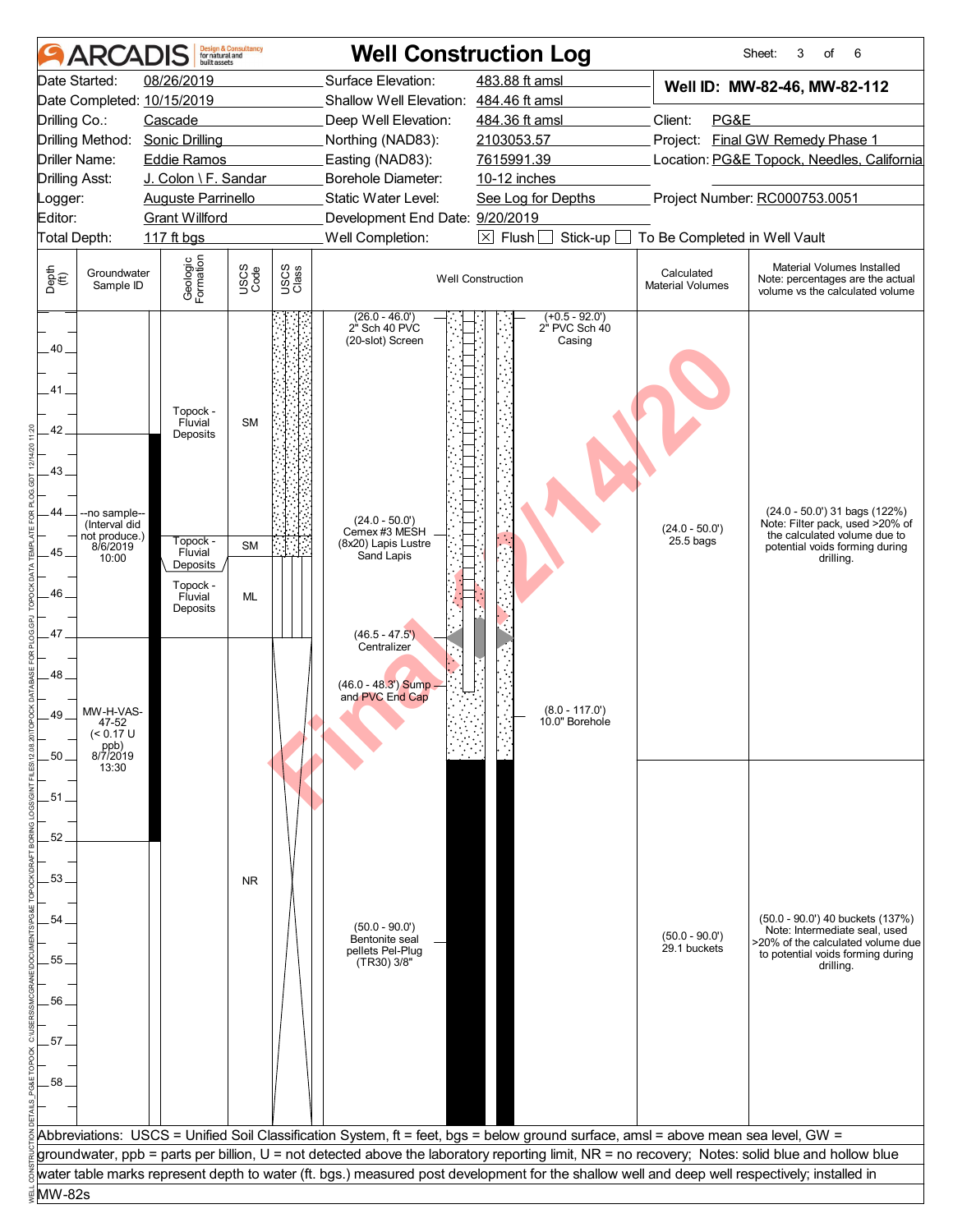| <b>ARCAI</b>                                                                                                                     | <b>Design &amp; Consultancy</b><br>for natural and<br>built assets | <b>Well Construction Log</b>                                                                                                                                                                                                                                                                      |                                                                                   |                                       | 6<br>Sheet:<br>4<br>of                                                                                                                                   |
|----------------------------------------------------------------------------------------------------------------------------------|--------------------------------------------------------------------|---------------------------------------------------------------------------------------------------------------------------------------------------------------------------------------------------------------------------------------------------------------------------------------------------|-----------------------------------------------------------------------------------|---------------------------------------|----------------------------------------------------------------------------------------------------------------------------------------------------------|
| Date Started:                                                                                                                    | 08/26/2019                                                         | Surface Elevation:                                                                                                                                                                                                                                                                                | 483.88 ft amsl                                                                    |                                       | Well ID: MW-82-46, MW-82-112                                                                                                                             |
| Date Completed: 10/15/2019                                                                                                       |                                                                    | Shallow Well Elevation: 484.46 ft amsl                                                                                                                                                                                                                                                            |                                                                                   |                                       |                                                                                                                                                          |
| Drilling Co.:                                                                                                                    | Cascade                                                            | Deep Well Elevation:                                                                                                                                                                                                                                                                              | 484.36 ft amsl                                                                    | Client:<br>PG&E                       |                                                                                                                                                          |
| Drilling Method:                                                                                                                 | <b>Sonic Drilling</b>                                              | Northing (NAD83):                                                                                                                                                                                                                                                                                 | 2103053.57                                                                        |                                       | Project: Final GW Remedy Phase 1                                                                                                                         |
| Driller Name:                                                                                                                    | <b>Eddie Ramos</b>                                                 | Easting (NAD83):                                                                                                                                                                                                                                                                                  | 7615991.39                                                                        |                                       | Location: PG&E Topock, Needles, California                                                                                                               |
| <b>Drilling Asst:</b>                                                                                                            | J. Colon \ F. Sandar                                               | <b>Borehole Diameter:</b>                                                                                                                                                                                                                                                                         | 10-12 inches                                                                      |                                       |                                                                                                                                                          |
| Logger:                                                                                                                          | <b>Auguste Parrinello</b>                                          | Static Water Level:                                                                                                                                                                                                                                                                               | See Log for Depths                                                                |                                       | Project Number: RC000753.0051                                                                                                                            |
| Editor:                                                                                                                          | <b>Grant Willford</b>                                              | Development End Date: 9/20/2019                                                                                                                                                                                                                                                                   |                                                                                   |                                       |                                                                                                                                                          |
| Total Depth:                                                                                                                     | 117 ft bgs                                                         | Well Completion:                                                                                                                                                                                                                                                                                  | $\boxtimes$ Flush<br>Stick-up                                                     | To Be Completed in Well Vault         |                                                                                                                                                          |
| Depth<br>(ff)<br>Groundwater<br>Sample ID                                                                                        | Geologic<br>Formation<br>USCS<br>Code                              | USCS<br>Class                                                                                                                                                                                                                                                                                     | <b>Well Construction</b>                                                          | Calculated<br><b>Material Volumes</b> | Material Volumes Installed<br>Note: percentages are the actual<br>volume vs the calculated volume                                                        |
| 60.<br>.61<br>62.<br>63.<br>64.<br>65.<br>66<br>67.<br>68.<br>69<br>.70<br>.71.<br>72<br>73.<br>74.<br>.75<br>76<br>.77.<br>.78. | <b>NR</b>                                                          | $(50.0 - 90.0')$<br><b>Bentonite</b> seal<br>pellets Pel-Plug<br>$(TR30)$ 3/8"<br>$(74.5 - 75.5')$<br>Centralizer                                                                                                                                                                                 | $(+0.5 - 92.0')$<br>2" PVC Sch 40<br>Casing<br>$(8.0 - 117.0')$<br>10.0" Borehole | $(50.0 - 90.0)$<br>29.1 buckets       | (50.0 - 90.0') 40 buckets (137%)<br>Note: Intermediate seal, used<br>>20% of the calculated volume due<br>to potential voids forming during<br>drilling. |
|                                                                                                                                  |                                                                    |                                                                                                                                                                                                                                                                                                   |                                                                                   |                                       |                                                                                                                                                          |
|                                                                                                                                  |                                                                    |                                                                                                                                                                                                                                                                                                   |                                                                                   |                                       |                                                                                                                                                          |
|                                                                                                                                  |                                                                    | Abbreviations: USCS = Unified Soil Classification System, ft = feet, bgs = below ground surface, amsl = above mean sea level, GW =                                                                                                                                                                |                                                                                   |                                       |                                                                                                                                                          |
|                                                                                                                                  |                                                                    | groundwater, ppb = parts per billion, U = not detected above the laboratory reporting limit, NR = no recovery; Notes: solid blue and hollow blue<br>water table marks represent depth to water (ft. bgs.) measured post development for the shallow well and deep well respectively; installed in |                                                                                   |                                       |                                                                                                                                                          |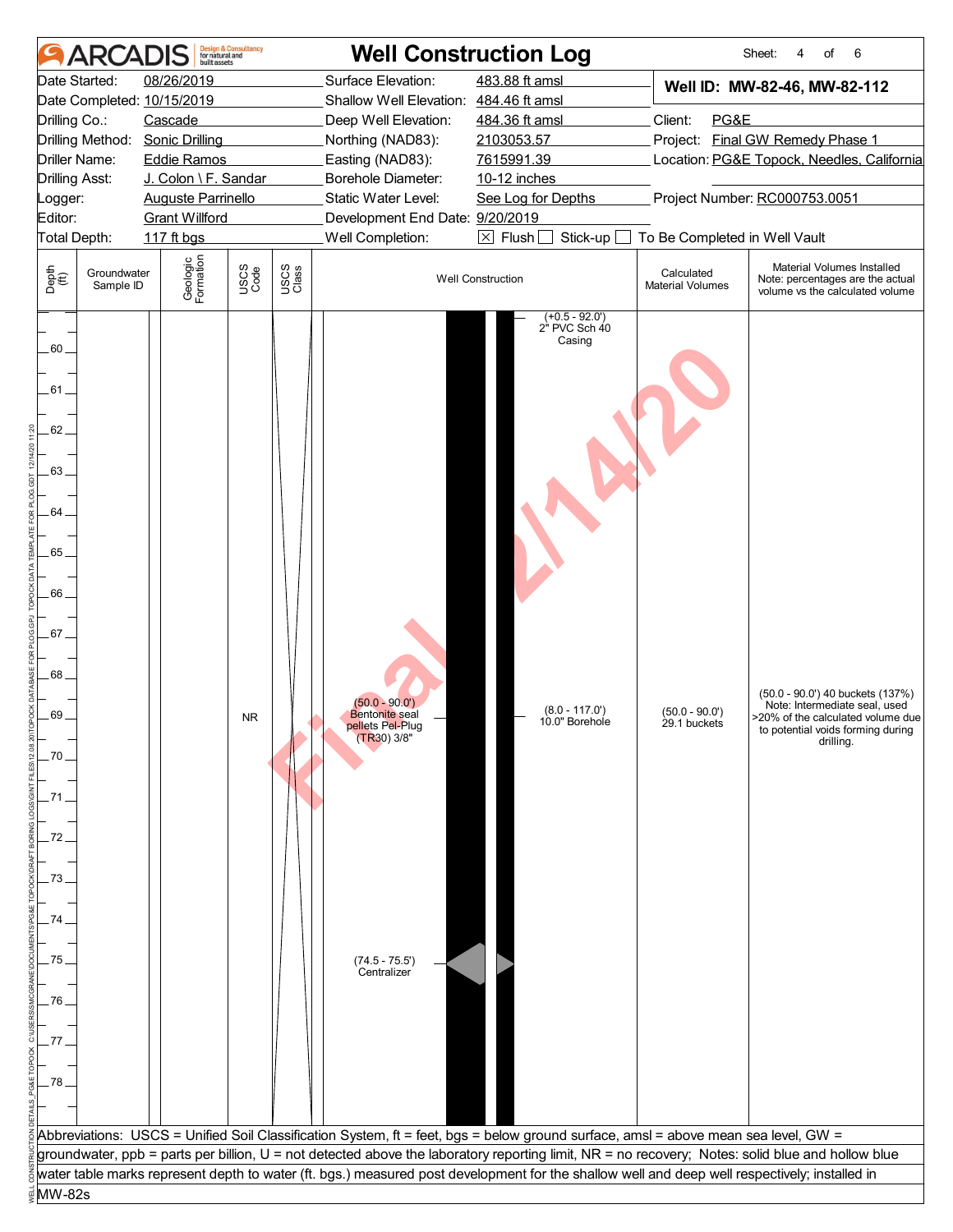|                                                                     | <b>ARCADIS</b>                                                 | built assets                                                         | <b>Design &amp; Consultancy</b><br>for natural and |               |                                                                         | <b>Well Construction Log</b>                                                                                                                     |                                       | 6<br>Sheet:<br>5<br>of                                                                                                                                   |
|---------------------------------------------------------------------|----------------------------------------------------------------|----------------------------------------------------------------------|----------------------------------------------------|---------------|-------------------------------------------------------------------------|--------------------------------------------------------------------------------------------------------------------------------------------------|---------------------------------------|----------------------------------------------------------------------------------------------------------------------------------------------------------|
|                                                                     | Date Started:                                                  | 08/26/2019                                                           |                                                    |               | Surface Elevation:                                                      | 483.88 ft amsl                                                                                                                                   |                                       | Well ID: MW-82-46, MW-82-112                                                                                                                             |
|                                                                     |                                                                | Date Completed: 10/15/2019                                           |                                                    |               | Shallow Well Elevation: 484.46 ft amsl                                  |                                                                                                                                                  |                                       |                                                                                                                                                          |
| Drilling Co.:                                                       |                                                                | Cascade                                                              |                                                    |               | Deep Well Elevation:                                                    | 484.36 ft amsl                                                                                                                                   | Client:<br>PG&E                       |                                                                                                                                                          |
|                                                                     |                                                                | Drilling Method: Sonic Drilling                                      |                                                    |               | Northing (NAD83):                                                       | 2103053.57                                                                                                                                       |                                       | Project: Final GW Remedy Phase 1                                                                                                                         |
|                                                                     | <b>Driller Name:</b>                                           | <b>Eddie Ramos</b>                                                   |                                                    |               | Easting (NAD83):                                                        | 7615991.39                                                                                                                                       |                                       | Location: PG&E Topock, Needles, California                                                                                                               |
|                                                                     | <b>Drilling Asst:</b>                                          | J. Colon \ F. Sandar                                                 |                                                    |               | <b>Borehole Diameter:</b><br>Static Water Level:                        | 10-12 inches                                                                                                                                     |                                       | Project Number: RC000753.0051                                                                                                                            |
| Logger:<br>Editor:                                                  |                                                                | <b>Auguste Parrinello</b><br><b>Grant Willford</b>                   |                                                    |               | Development End Date: 9/20/2019                                         | See Log for Depths                                                                                                                               |                                       |                                                                                                                                                          |
|                                                                     | Total Depth:                                                   | 117 ft bgs                                                           |                                                    |               | Well Completion:                                                        | $\boxtimes$ Flush<br>Stick-up                                                                                                                    | To Be Completed in Well Vault         |                                                                                                                                                          |
| Depth<br>(ff)                                                       | Groundwater<br>Sample ID                                       | Geologic<br>Formation                                                | USCS<br>Code                                       | USCS<br>Class |                                                                         | <b>Well Construction</b>                                                                                                                         | Calculated<br><b>Material Volumes</b> | Material Volumes Installed<br>Note: percentages are the actual<br>volume vs the calculated volume                                                        |
| 80.<br>81<br>82<br>.83.<br>84<br>85<br>86.<br>87<br>88<br>89<br>.90 | MW-H-VAS-<br>82-87<br>(< 0.0333 U<br>ppb)<br>8/9/2019<br>08:12 |                                                                      | <b>NR</b>                                          |               | $(50.0 - 90.0)$<br>Bentonite seal<br>pellets Pel-Plug<br>(TR30) 3/8"    | $(+0.5 - 92.0')$<br>2" PVC Sch 40<br>Casing<br>$(8.0 - 117.0')$<br>10.0" Borehole                                                                | $(50.0 - 90.0)$<br>29.1 buckets       | (50.0 - 90.0') 40 buckets (137%)<br>Note: Intermediate seal, used<br>>20% of the calculated volume due<br>to potential voids forming during<br>drilling. |
| .91.<br>92<br>93.<br>94<br>95<br>96<br>.97<br>98.                   |                                                                | Topock -<br>Alluvium<br>Deposits<br>Topock -<br>Alluvium<br>Deposits | <b>SM</b><br><b>SM</b>                             |               | $(90.0 - 117.0')$<br>Cemex #3 MESH<br>(8x20) Lapis Lustre<br>Sand Lapis | $(92.0 - 112.0')$<br>2" Sch 40 PVC<br>(20-slot) Screen                                                                                           | $(90.0 - 117.0')$<br>$28.4$ bags      | (90.0 - 117.0') 35 bags (123%)<br>Note: Filter pack, used >20% of<br>the calculated volume due to<br>potential voids forming during<br>drilling.         |
|                                                                     |                                                                |                                                                      |                                                    |               |                                                                         |                                                                                                                                                  |                                       |                                                                                                                                                          |
|                                                                     |                                                                |                                                                      |                                                    |               |                                                                         | Abbreviations: USCS = Unified Soil Classification System, ft = feet, bgs = below ground surface, amsl = above mean sea level, GW =               |                                       |                                                                                                                                                          |
|                                                                     |                                                                |                                                                      |                                                    |               |                                                                         | groundwater, ppb = parts per billion, U = not detected above the laboratory reporting limit, NR = no recovery; Notes: solid blue and hollow blue |                                       |                                                                                                                                                          |
|                                                                     |                                                                |                                                                      |                                                    |               |                                                                         | water table marks represent depth to water (ft. bgs.) measured post development for the shallow well and deep well respectively; installed in    |                                       |                                                                                                                                                          |
| MW-82s                                                              |                                                                |                                                                      |                                                    |               |                                                                         |                                                                                                                                                  |                                       |                                                                                                                                                          |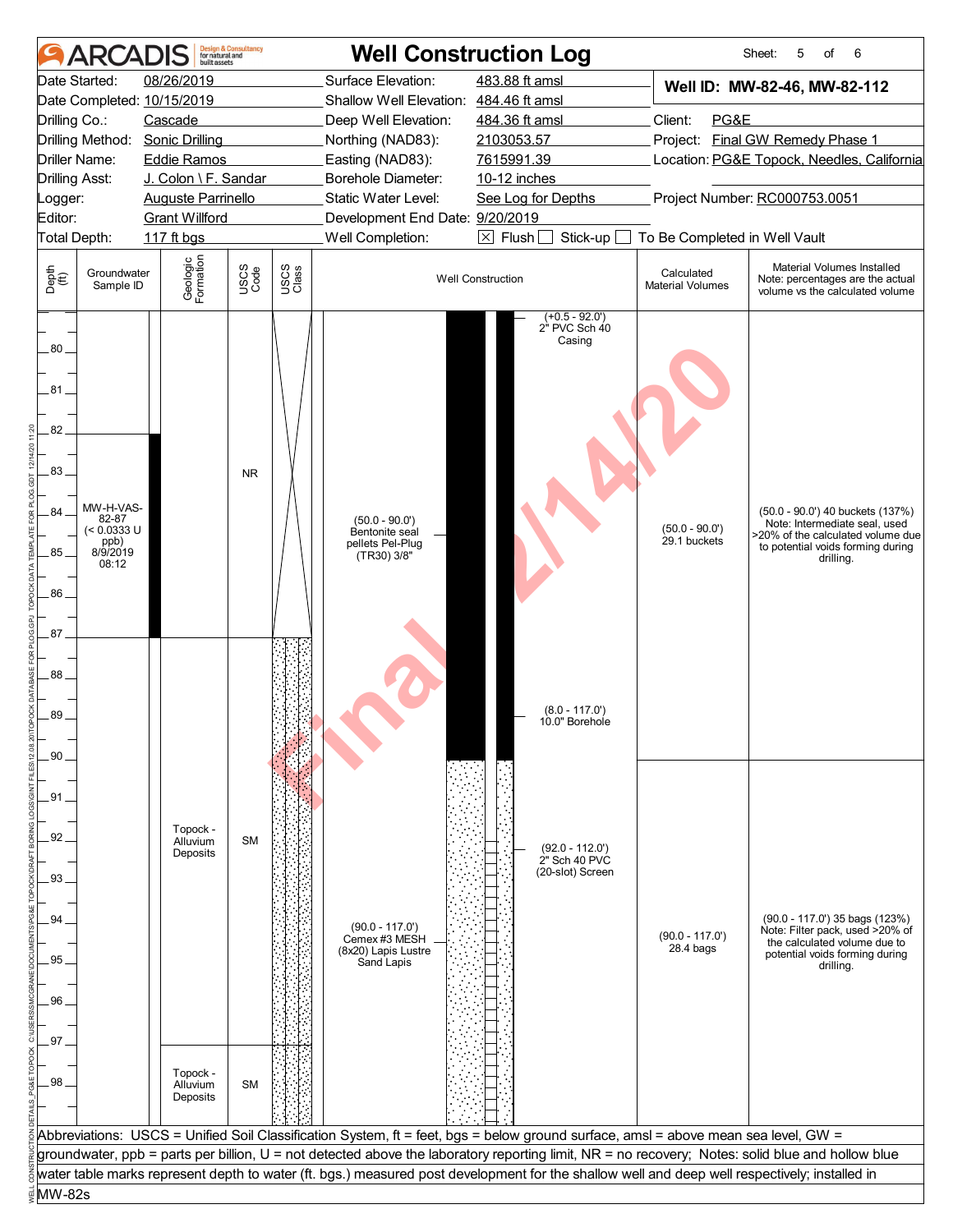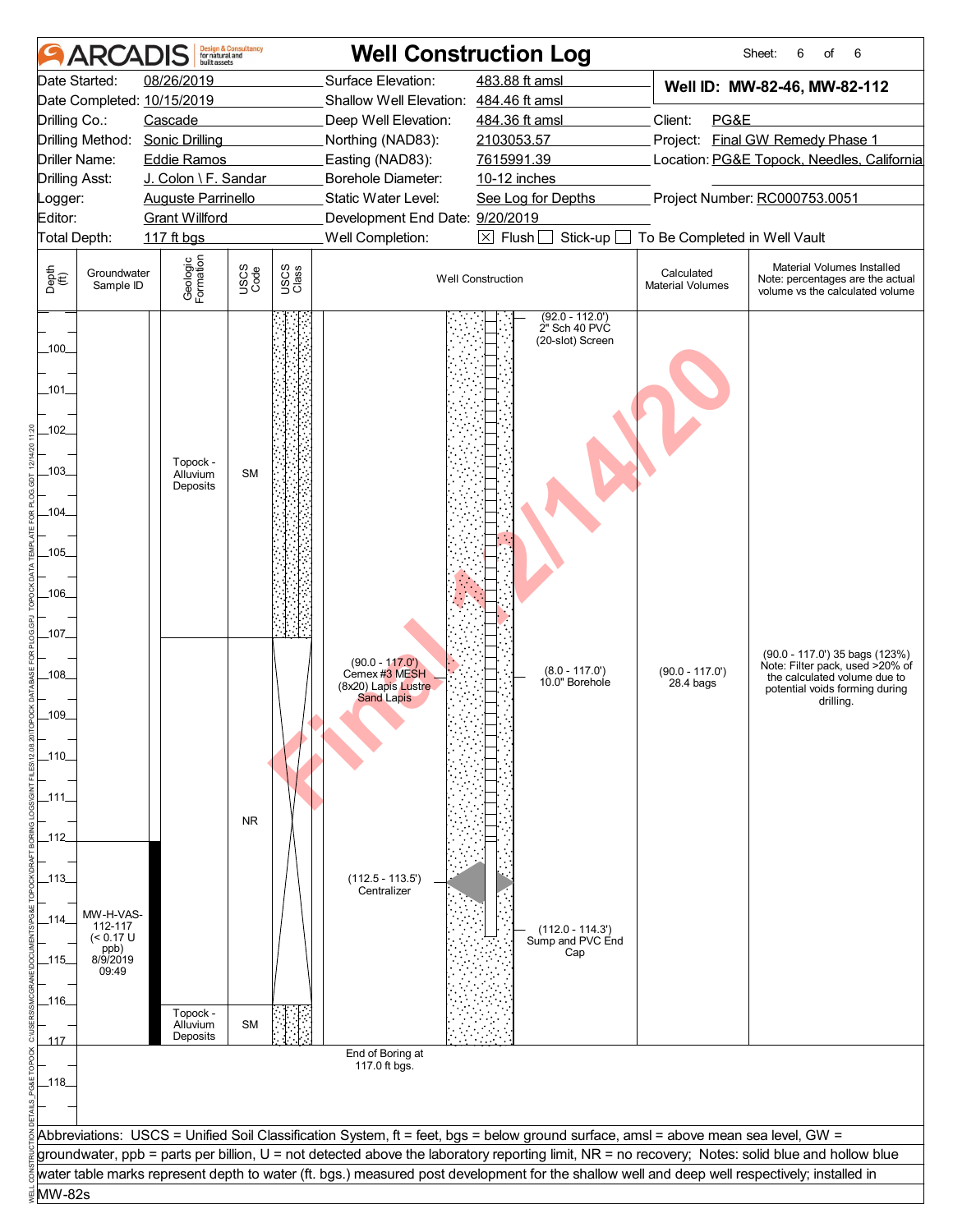|                                                              | <b>ARCAI</b>         |                                  | <b>Design &amp; Consultancy</b><br>for natural and<br>built assets |                       |                     | <b>Boring Log</b>  |                                            |                                                                                                                                                                                                                                                                                                                                                                                                                                                                                           |         | Sheet:                          | 1<br>of                                                                                                                                   | 6                     |
|--------------------------------------------------------------|----------------------|----------------------------------|--------------------------------------------------------------------|-----------------------|---------------------|--------------------|--------------------------------------------|-------------------------------------------------------------------------------------------------------------------------------------------------------------------------------------------------------------------------------------------------------------------------------------------------------------------------------------------------------------------------------------------------------------------------------------------------------------------------------------------|---------|---------------------------------|-------------------------------------------------------------------------------------------------------------------------------------------|-----------------------|
|                                                              | Date Started:        | 08/24/2019                       |                                                                    |                       |                     | Surface Elevation: |                                            | 483.88 ft amsl                                                                                                                                                                                                                                                                                                                                                                                                                                                                            |         | Boring No.: MW-82s              |                                                                                                                                           |                       |
|                                                              | Date Completed:      | 08/26/2019                       |                                                                    |                       |                     | Northing (NAD83):  | 2103053.57                                 |                                                                                                                                                                                                                                                                                                                                                                                                                                                                                           |         |                                 |                                                                                                                                           |                       |
| Drilling Co.:                                                |                      | Cascade                          |                                                                    |                       |                     | Easting (NAD83):   | 7615991.39                                 |                                                                                                                                                                                                                                                                                                                                                                                                                                                                                           | Client: | PG&E                            |                                                                                                                                           |                       |
|                                                              | Drilling Method:     | <b>Sonic Drilling</b>            |                                                                    |                       | <b>Total Depth:</b> |                    | 117 ft bgs                                 |                                                                                                                                                                                                                                                                                                                                                                                                                                                                                           |         | Project:                        | Final GW Remedy Phase 1                                                                                                                   |                       |
|                                                              | Drill Rig Type:      |                                  | Boart Longyear Track Mount Borehole Diameter:                      |                       |                     |                    |                                            | 10-12 inches                                                                                                                                                                                                                                                                                                                                                                                                                                                                              |         | Location: PG&E Topock, Needles, |                                                                                                                                           |                       |
|                                                              | <b>Driller Name:</b> | <b>Eddie Ramos</b>               |                                                                    |                       |                     |                    | Depth to First Water: 28.5 ft bgs          |                                                                                                                                                                                                                                                                                                                                                                                                                                                                                           |         | California                      |                                                                                                                                           |                       |
| <b>Drilling Asst:</b>                                        |                      |                                  | J. Colon \ F. Sandar                                               |                       |                     | Sampling Method:   |                                            | 8 inch x 10 ft. Core Barrel                                                                                                                                                                                                                                                                                                                                                                                                                                                               |         | Project Number: RC000753.0051   |                                                                                                                                           |                       |
| Logger:                                                      |                      |                                  | <b>Auguste Parrinello</b>                                          |                       |                     | Sampling Interval: |                                            | 17-47 and 87-117                                                                                                                                                                                                                                                                                                                                                                                                                                                                          |         |                                 |                                                                                                                                           |                       |
| Editor:                                                      |                      | <b>Grant Willford</b>            |                                                                    |                       |                     | Converted to Well: | $\boxed{\times}$ Yes $\boxed{\phantom{0}}$ | No                                                                                                                                                                                                                                                                                                                                                                                                                                                                                        |         |                                 |                                                                                                                                           |                       |
| Depth<br>(ft)                                                | Recovery<br>(in)     | Sieve<br>Sample ID               | Groundwater<br>Sample ID                                           | Geologic<br>Formation | USCS<br>Code        | USCS<br>Class      |                                            | Soil Description                                                                                                                                                                                                                                                                                                                                                                                                                                                                          |         |                                 | <b>Drilling Notes</b>                                                                                                                     | <b>Drilling Fluid</b> |
| $1$ .<br>$\overline{2}$<br>3<br>5<br>6                       | 0                    |                                  |                                                                    |                       |                     |                    | MW-82d.                                    | (0.0 - 17.0') No recovery (NR); Core not collected or logged see                                                                                                                                                                                                                                                                                                                                                                                                                          |         |                                 | $(0.0 - 7.0')$<br>Soft drilling                                                                                                           |                       |
| 8<br>9<br>-10.<br>.11<br>.12.<br>.13.<br>.14<br>.15.<br>.16. | $\Omega$             | No sieve<br>samples<br>collected |                                                                    |                       | <b>NR</b>           |                    |                                            |                                                                                                                                                                                                                                                                                                                                                                                                                                                                                           |         |                                 | $(7.0 - 17.0')$<br>Soft drilling                                                                                                          |                       |
| .17<br>.18.<br>$-19.$                                        | 84                   |                                  |                                                                    | Topock - Fill         | <b>SP</b>           |                    |                                            | (17.0 - 24.0') Topock - Fill; Poorly graded sand (SP); very pale<br>brown (10YR 7/3); very fine grained to fine grained, angular to<br>subround; trace silt; moist; no odor; homogeneous; no staining<br>Abbreviations: USCS = Unified Soil Classification System, ft = feet, bgs = below ground surface, amsl = above mean sea level, GW =<br>groundwater, ppb = parts per billion, U = not detected above the laboratory reporting limit, NR = no recovery; Notes: groundwater data was |         |                                 | $(17.0 - 27.0)$<br>Soft drilling.<br>No recovery<br>from<br>approximately<br>24 to 27 ft bgs<br>due to<br>compaction of<br>soft material. |                       |
|                                                              |                      |                                  |                                                                    |                       |                     |                    |                                            |                                                                                                                                                                                                                                                                                                                                                                                                                                                                                           |         |                                 |                                                                                                                                           |                       |
|                                                              |                      |                                  |                                                                    |                       |                     |                    |                                            | collected from MW-82d; apparent partial recoveries can be the result of potential compaction of sediments in the core bag; wells MW-H-46,                                                                                                                                                                                                                                                                                                                                                 |         |                                 |                                                                                                                                           |                       |
|                                                              |                      | MW-H-112 installed in borehole   |                                                                    |                       |                     |                    |                                            |                                                                                                                                                                                                                                                                                                                                                                                                                                                                                           |         |                                 |                                                                                                                                           |                       |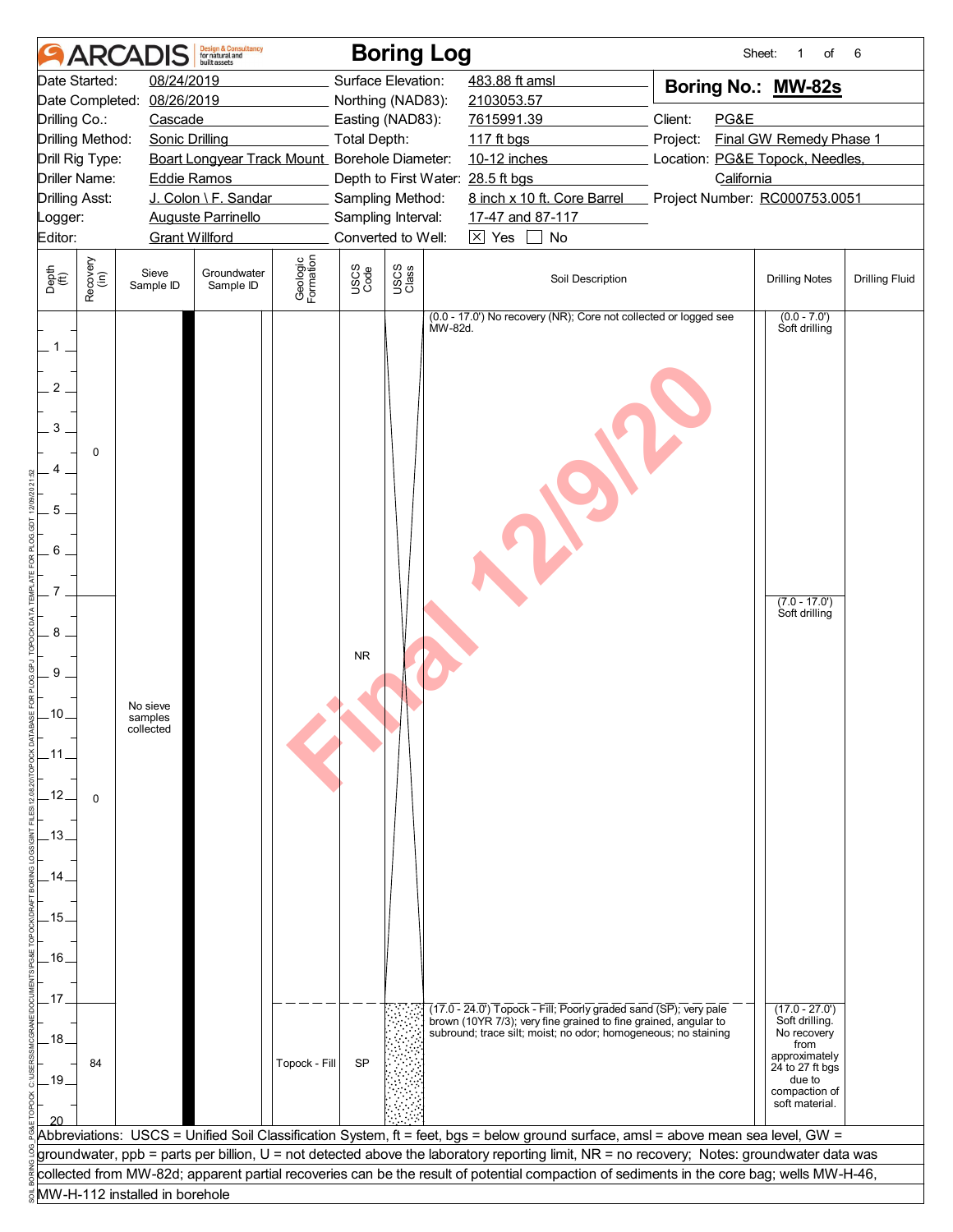| 08/24/2019<br>Surface Elevation:<br>Date Started:<br>483.88 ft amsl<br>Boring No.: MW-82s<br>08/26/2019<br>Northing (NAD83):<br>Date Completed:<br>2103053.57<br>Client:<br>Drilling Co.:<br>7615991.39<br>PG&E<br>Cascade<br>Easting (NAD83):<br>Drilling Method:<br><b>Total Depth:</b><br>Final GW Remedy Phase 1<br><b>Sonic Drilling</b><br>$117$ ft bgs<br>Project:<br>Boart Longyear Track Mount_ Borehole Diameter:<br>10-12 inches<br>Location: PG&E Topock, Needles,<br>Drill Rig Type:<br><b>Driller Name:</b><br>Depth to First Water: 28.5 ft bgs<br>California<br><b>Eddie Ramos</b><br>J. Colon \ F. Sandar<br>8 inch x 10 ft. Core Barrel<br>Project Number: RC000753.0051<br><b>Drilling Asst:</b><br>Sampling Method:<br>Sampling Interval:<br>17-47 and 87-117<br><b>Auguste Parrinello</b><br>Logger:<br>Converted to Well:<br>$\boxtimes$ Yes<br>$\perp$<br>Editor:<br><b>Grant Willford</b><br>No<br>Geologic<br>Formation<br>Recovery<br>(in)<br>USCS<br>Class<br>USCS<br>Code<br>Sieve<br>Groundwater<br>Soil Description<br><b>Drilling Notes</b><br><b>Drilling Fluid</b><br>Sample ID<br>Sample ID<br>21<br>22.<br><b>SP</b><br>Topock - Fill<br>23.<br>84<br>24<br>$(24.0 - 27.0)$ No recovery (NR)<br>.25.<br><b>NR</b><br>26.<br>.27.<br>$(27.0 - 37.0')$<br>(27.0 - 31.0') Topock - Fill; Poorly graded sand (SP); very pale<br>Soft drilling.<br>brown (10YR 7/3); very fine grained to fine grained, angular to<br>No recovery<br>subround; trace silt; moist; no odor; homogeneous; no staining<br>28.<br>from<br>approximately<br>31 to 37 ft bgs<br>29.<br>due to<br><b>SP</b><br>Topock - Fill<br>compaction of<br>soft material.<br>No sieve<br>.30<br>samples<br>collected<br>31<br>$(31.0 - 37.0)$ No recovery (NR)<br>32.<br>48<br>33.<br>MW-H-VAS-<br>.34<br><b>NR</b><br>32-37<br>$(< 0.17$ U<br>ppb)<br>8/7/2019<br>35.<br>11:30<br>.36.<br>37.<br>$(37.0 - 47.0')$<br>(37.0 - 44.5') Topock - Fluvial Deposits; Silty sand (SM); dark<br>Soft drilling<br>yellowish brown (10YR 3/4); very fine grained to fine grained,<br>angular to subround; little silt; trace clay; moist; no odor;<br>.38<br>homogeneous; no staining<br>Topock -<br><b>SM</b><br>120<br>Fluvial<br>Deposits<br>.39<br>Abbreviations: USCS = Unified Soil Classification System, ft = feet, bgs = below ground surface, amsl = above mean sea level, GW =<br>groundwater, ppb = parts per billion, U = not detected above the laboratory reporting limit, NR = no recovery; Notes: groundwater data was<br>collected from MW-82d; apparent partial recoveries can be the result of potential compaction of sediments in the core bag; wells MW-H-46,<br>MW-H-112 installed in borehole |               | <b>AR</b> | <b>Design &amp; Consultancy</b><br>for natural and<br>huilt assets |  | <b>Boring Log</b> | Sheet: | 2<br>of | 6 |
|------------------------------------------------------------------------------------------------------------------------------------------------------------------------------------------------------------------------------------------------------------------------------------------------------------------------------------------------------------------------------------------------------------------------------------------------------------------------------------------------------------------------------------------------------------------------------------------------------------------------------------------------------------------------------------------------------------------------------------------------------------------------------------------------------------------------------------------------------------------------------------------------------------------------------------------------------------------------------------------------------------------------------------------------------------------------------------------------------------------------------------------------------------------------------------------------------------------------------------------------------------------------------------------------------------------------------------------------------------------------------------------------------------------------------------------------------------------------------------------------------------------------------------------------------------------------------------------------------------------------------------------------------------------------------------------------------------------------------------------------------------------------------------------------------------------------------------------------------------------------------------------------------------------------------------------------------------------------------------------------------------------------------------------------------------------------------------------------------------------------------------------------------------------------------------------------------------------------------------------------------------------------------------------------------------------------------------------------------------------------------------------------------------------------------------------------------------------------------------------------------------------------------------------------------------------------------------------------------------------------------------------------------------------------------------------------------------|---------------|-----------|--------------------------------------------------------------------|--|-------------------|--------|---------|---|
|                                                                                                                                                                                                                                                                                                                                                                                                                                                                                                                                                                                                                                                                                                                                                                                                                                                                                                                                                                                                                                                                                                                                                                                                                                                                                                                                                                                                                                                                                                                                                                                                                                                                                                                                                                                                                                                                                                                                                                                                                                                                                                                                                                                                                                                                                                                                                                                                                                                                                                                                                                                                                                                                                                            |               |           |                                                                    |  |                   |        |         |   |
|                                                                                                                                                                                                                                                                                                                                                                                                                                                                                                                                                                                                                                                                                                                                                                                                                                                                                                                                                                                                                                                                                                                                                                                                                                                                                                                                                                                                                                                                                                                                                                                                                                                                                                                                                                                                                                                                                                                                                                                                                                                                                                                                                                                                                                                                                                                                                                                                                                                                                                                                                                                                                                                                                                            |               |           |                                                                    |  |                   |        |         |   |
|                                                                                                                                                                                                                                                                                                                                                                                                                                                                                                                                                                                                                                                                                                                                                                                                                                                                                                                                                                                                                                                                                                                                                                                                                                                                                                                                                                                                                                                                                                                                                                                                                                                                                                                                                                                                                                                                                                                                                                                                                                                                                                                                                                                                                                                                                                                                                                                                                                                                                                                                                                                                                                                                                                            |               |           |                                                                    |  |                   |        |         |   |
|                                                                                                                                                                                                                                                                                                                                                                                                                                                                                                                                                                                                                                                                                                                                                                                                                                                                                                                                                                                                                                                                                                                                                                                                                                                                                                                                                                                                                                                                                                                                                                                                                                                                                                                                                                                                                                                                                                                                                                                                                                                                                                                                                                                                                                                                                                                                                                                                                                                                                                                                                                                                                                                                                                            |               |           |                                                                    |  |                   |        |         |   |
|                                                                                                                                                                                                                                                                                                                                                                                                                                                                                                                                                                                                                                                                                                                                                                                                                                                                                                                                                                                                                                                                                                                                                                                                                                                                                                                                                                                                                                                                                                                                                                                                                                                                                                                                                                                                                                                                                                                                                                                                                                                                                                                                                                                                                                                                                                                                                                                                                                                                                                                                                                                                                                                                                                            |               |           |                                                                    |  |                   |        |         |   |
|                                                                                                                                                                                                                                                                                                                                                                                                                                                                                                                                                                                                                                                                                                                                                                                                                                                                                                                                                                                                                                                                                                                                                                                                                                                                                                                                                                                                                                                                                                                                                                                                                                                                                                                                                                                                                                                                                                                                                                                                                                                                                                                                                                                                                                                                                                                                                                                                                                                                                                                                                                                                                                                                                                            |               |           |                                                                    |  |                   |        |         |   |
|                                                                                                                                                                                                                                                                                                                                                                                                                                                                                                                                                                                                                                                                                                                                                                                                                                                                                                                                                                                                                                                                                                                                                                                                                                                                                                                                                                                                                                                                                                                                                                                                                                                                                                                                                                                                                                                                                                                                                                                                                                                                                                                                                                                                                                                                                                                                                                                                                                                                                                                                                                                                                                                                                                            |               |           |                                                                    |  |                   |        |         |   |
|                                                                                                                                                                                                                                                                                                                                                                                                                                                                                                                                                                                                                                                                                                                                                                                                                                                                                                                                                                                                                                                                                                                                                                                                                                                                                                                                                                                                                                                                                                                                                                                                                                                                                                                                                                                                                                                                                                                                                                                                                                                                                                                                                                                                                                                                                                                                                                                                                                                                                                                                                                                                                                                                                                            |               |           |                                                                    |  |                   |        |         |   |
|                                                                                                                                                                                                                                                                                                                                                                                                                                                                                                                                                                                                                                                                                                                                                                                                                                                                                                                                                                                                                                                                                                                                                                                                                                                                                                                                                                                                                                                                                                                                                                                                                                                                                                                                                                                                                                                                                                                                                                                                                                                                                                                                                                                                                                                                                                                                                                                                                                                                                                                                                                                                                                                                                                            |               |           |                                                                    |  |                   |        |         |   |
|                                                                                                                                                                                                                                                                                                                                                                                                                                                                                                                                                                                                                                                                                                                                                                                                                                                                                                                                                                                                                                                                                                                                                                                                                                                                                                                                                                                                                                                                                                                                                                                                                                                                                                                                                                                                                                                                                                                                                                                                                                                                                                                                                                                                                                                                                                                                                                                                                                                                                                                                                                                                                                                                                                            | Depth<br>(ft) |           |                                                                    |  |                   |        |         |   |
|                                                                                                                                                                                                                                                                                                                                                                                                                                                                                                                                                                                                                                                                                                                                                                                                                                                                                                                                                                                                                                                                                                                                                                                                                                                                                                                                                                                                                                                                                                                                                                                                                                                                                                                                                                                                                                                                                                                                                                                                                                                                                                                                                                                                                                                                                                                                                                                                                                                                                                                                                                                                                                                                                                            |               |           |                                                                    |  |                   |        |         |   |
|                                                                                                                                                                                                                                                                                                                                                                                                                                                                                                                                                                                                                                                                                                                                                                                                                                                                                                                                                                                                                                                                                                                                                                                                                                                                                                                                                                                                                                                                                                                                                                                                                                                                                                                                                                                                                                                                                                                                                                                                                                                                                                                                                                                                                                                                                                                                                                                                                                                                                                                                                                                                                                                                                                            |               |           |                                                                    |  |                   |        |         |   |
|                                                                                                                                                                                                                                                                                                                                                                                                                                                                                                                                                                                                                                                                                                                                                                                                                                                                                                                                                                                                                                                                                                                                                                                                                                                                                                                                                                                                                                                                                                                                                                                                                                                                                                                                                                                                                                                                                                                                                                                                                                                                                                                                                                                                                                                                                                                                                                                                                                                                                                                                                                                                                                                                                                            |               |           |                                                                    |  |                   |        |         |   |
|                                                                                                                                                                                                                                                                                                                                                                                                                                                                                                                                                                                                                                                                                                                                                                                                                                                                                                                                                                                                                                                                                                                                                                                                                                                                                                                                                                                                                                                                                                                                                                                                                                                                                                                                                                                                                                                                                                                                                                                                                                                                                                                                                                                                                                                                                                                                                                                                                                                                                                                                                                                                                                                                                                            |               |           |                                                                    |  |                   |        |         |   |
|                                                                                                                                                                                                                                                                                                                                                                                                                                                                                                                                                                                                                                                                                                                                                                                                                                                                                                                                                                                                                                                                                                                                                                                                                                                                                                                                                                                                                                                                                                                                                                                                                                                                                                                                                                                                                                                                                                                                                                                                                                                                                                                                                                                                                                                                                                                                                                                                                                                                                                                                                                                                                                                                                                            |               |           |                                                                    |  |                   |        |         |   |
|                                                                                                                                                                                                                                                                                                                                                                                                                                                                                                                                                                                                                                                                                                                                                                                                                                                                                                                                                                                                                                                                                                                                                                                                                                                                                                                                                                                                                                                                                                                                                                                                                                                                                                                                                                                                                                                                                                                                                                                                                                                                                                                                                                                                                                                                                                                                                                                                                                                                                                                                                                                                                                                                                                            |               |           |                                                                    |  |                   |        |         |   |
|                                                                                                                                                                                                                                                                                                                                                                                                                                                                                                                                                                                                                                                                                                                                                                                                                                                                                                                                                                                                                                                                                                                                                                                                                                                                                                                                                                                                                                                                                                                                                                                                                                                                                                                                                                                                                                                                                                                                                                                                                                                                                                                                                                                                                                                                                                                                                                                                                                                                                                                                                                                                                                                                                                            |               |           |                                                                    |  |                   |        |         |   |
|                                                                                                                                                                                                                                                                                                                                                                                                                                                                                                                                                                                                                                                                                                                                                                                                                                                                                                                                                                                                                                                                                                                                                                                                                                                                                                                                                                                                                                                                                                                                                                                                                                                                                                                                                                                                                                                                                                                                                                                                                                                                                                                                                                                                                                                                                                                                                                                                                                                                                                                                                                                                                                                                                                            |               |           |                                                                    |  |                   |        |         |   |
|                                                                                                                                                                                                                                                                                                                                                                                                                                                                                                                                                                                                                                                                                                                                                                                                                                                                                                                                                                                                                                                                                                                                                                                                                                                                                                                                                                                                                                                                                                                                                                                                                                                                                                                                                                                                                                                                                                                                                                                                                                                                                                                                                                                                                                                                                                                                                                                                                                                                                                                                                                                                                                                                                                            |               |           |                                                                    |  |                   |        |         |   |
|                                                                                                                                                                                                                                                                                                                                                                                                                                                                                                                                                                                                                                                                                                                                                                                                                                                                                                                                                                                                                                                                                                                                                                                                                                                                                                                                                                                                                                                                                                                                                                                                                                                                                                                                                                                                                                                                                                                                                                                                                                                                                                                                                                                                                                                                                                                                                                                                                                                                                                                                                                                                                                                                                                            |               |           |                                                                    |  |                   |        |         |   |
|                                                                                                                                                                                                                                                                                                                                                                                                                                                                                                                                                                                                                                                                                                                                                                                                                                                                                                                                                                                                                                                                                                                                                                                                                                                                                                                                                                                                                                                                                                                                                                                                                                                                                                                                                                                                                                                                                                                                                                                                                                                                                                                                                                                                                                                                                                                                                                                                                                                                                                                                                                                                                                                                                                            |               |           |                                                                    |  |                   |        |         |   |
|                                                                                                                                                                                                                                                                                                                                                                                                                                                                                                                                                                                                                                                                                                                                                                                                                                                                                                                                                                                                                                                                                                                                                                                                                                                                                                                                                                                                                                                                                                                                                                                                                                                                                                                                                                                                                                                                                                                                                                                                                                                                                                                                                                                                                                                                                                                                                                                                                                                                                                                                                                                                                                                                                                            |               |           |                                                                    |  |                   |        |         |   |
|                                                                                                                                                                                                                                                                                                                                                                                                                                                                                                                                                                                                                                                                                                                                                                                                                                                                                                                                                                                                                                                                                                                                                                                                                                                                                                                                                                                                                                                                                                                                                                                                                                                                                                                                                                                                                                                                                                                                                                                                                                                                                                                                                                                                                                                                                                                                                                                                                                                                                                                                                                                                                                                                                                            |               |           |                                                                    |  |                   |        |         |   |
|                                                                                                                                                                                                                                                                                                                                                                                                                                                                                                                                                                                                                                                                                                                                                                                                                                                                                                                                                                                                                                                                                                                                                                                                                                                                                                                                                                                                                                                                                                                                                                                                                                                                                                                                                                                                                                                                                                                                                                                                                                                                                                                                                                                                                                                                                                                                                                                                                                                                                                                                                                                                                                                                                                            |               |           |                                                                    |  |                   |        |         |   |
|                                                                                                                                                                                                                                                                                                                                                                                                                                                                                                                                                                                                                                                                                                                                                                                                                                                                                                                                                                                                                                                                                                                                                                                                                                                                                                                                                                                                                                                                                                                                                                                                                                                                                                                                                                                                                                                                                                                                                                                                                                                                                                                                                                                                                                                                                                                                                                                                                                                                                                                                                                                                                                                                                                            |               |           |                                                                    |  |                   |        |         |   |
|                                                                                                                                                                                                                                                                                                                                                                                                                                                                                                                                                                                                                                                                                                                                                                                                                                                                                                                                                                                                                                                                                                                                                                                                                                                                                                                                                                                                                                                                                                                                                                                                                                                                                                                                                                                                                                                                                                                                                                                                                                                                                                                                                                                                                                                                                                                                                                                                                                                                                                                                                                                                                                                                                                            |               |           |                                                                    |  |                   |        |         |   |
|                                                                                                                                                                                                                                                                                                                                                                                                                                                                                                                                                                                                                                                                                                                                                                                                                                                                                                                                                                                                                                                                                                                                                                                                                                                                                                                                                                                                                                                                                                                                                                                                                                                                                                                                                                                                                                                                                                                                                                                                                                                                                                                                                                                                                                                                                                                                                                                                                                                                                                                                                                                                                                                                                                            |               |           |                                                                    |  |                   |        |         |   |
|                                                                                                                                                                                                                                                                                                                                                                                                                                                                                                                                                                                                                                                                                                                                                                                                                                                                                                                                                                                                                                                                                                                                                                                                                                                                                                                                                                                                                                                                                                                                                                                                                                                                                                                                                                                                                                                                                                                                                                                                                                                                                                                                                                                                                                                                                                                                                                                                                                                                                                                                                                                                                                                                                                            |               |           |                                                                    |  |                   |        |         |   |
|                                                                                                                                                                                                                                                                                                                                                                                                                                                                                                                                                                                                                                                                                                                                                                                                                                                                                                                                                                                                                                                                                                                                                                                                                                                                                                                                                                                                                                                                                                                                                                                                                                                                                                                                                                                                                                                                                                                                                                                                                                                                                                                                                                                                                                                                                                                                                                                                                                                                                                                                                                                                                                                                                                            |               |           |                                                                    |  |                   |        |         |   |
|                                                                                                                                                                                                                                                                                                                                                                                                                                                                                                                                                                                                                                                                                                                                                                                                                                                                                                                                                                                                                                                                                                                                                                                                                                                                                                                                                                                                                                                                                                                                                                                                                                                                                                                                                                                                                                                                                                                                                                                                                                                                                                                                                                                                                                                                                                                                                                                                                                                                                                                                                                                                                                                                                                            |               |           |                                                                    |  |                   |        |         |   |
|                                                                                                                                                                                                                                                                                                                                                                                                                                                                                                                                                                                                                                                                                                                                                                                                                                                                                                                                                                                                                                                                                                                                                                                                                                                                                                                                                                                                                                                                                                                                                                                                                                                                                                                                                                                                                                                                                                                                                                                                                                                                                                                                                                                                                                                                                                                                                                                                                                                                                                                                                                                                                                                                                                            |               |           |                                                                    |  |                   |        |         |   |
|                                                                                                                                                                                                                                                                                                                                                                                                                                                                                                                                                                                                                                                                                                                                                                                                                                                                                                                                                                                                                                                                                                                                                                                                                                                                                                                                                                                                                                                                                                                                                                                                                                                                                                                                                                                                                                                                                                                                                                                                                                                                                                                                                                                                                                                                                                                                                                                                                                                                                                                                                                                                                                                                                                            |               |           |                                                                    |  |                   |        |         |   |
|                                                                                                                                                                                                                                                                                                                                                                                                                                                                                                                                                                                                                                                                                                                                                                                                                                                                                                                                                                                                                                                                                                                                                                                                                                                                                                                                                                                                                                                                                                                                                                                                                                                                                                                                                                                                                                                                                                                                                                                                                                                                                                                                                                                                                                                                                                                                                                                                                                                                                                                                                                                                                                                                                                            |               |           |                                                                    |  |                   |        |         |   |
|                                                                                                                                                                                                                                                                                                                                                                                                                                                                                                                                                                                                                                                                                                                                                                                                                                                                                                                                                                                                                                                                                                                                                                                                                                                                                                                                                                                                                                                                                                                                                                                                                                                                                                                                                                                                                                                                                                                                                                                                                                                                                                                                                                                                                                                                                                                                                                                                                                                                                                                                                                                                                                                                                                            |               |           |                                                                    |  |                   |        |         |   |
|                                                                                                                                                                                                                                                                                                                                                                                                                                                                                                                                                                                                                                                                                                                                                                                                                                                                                                                                                                                                                                                                                                                                                                                                                                                                                                                                                                                                                                                                                                                                                                                                                                                                                                                                                                                                                                                                                                                                                                                                                                                                                                                                                                                                                                                                                                                                                                                                                                                                                                                                                                                                                                                                                                            |               |           |                                                                    |  |                   |        |         |   |
|                                                                                                                                                                                                                                                                                                                                                                                                                                                                                                                                                                                                                                                                                                                                                                                                                                                                                                                                                                                                                                                                                                                                                                                                                                                                                                                                                                                                                                                                                                                                                                                                                                                                                                                                                                                                                                                                                                                                                                                                                                                                                                                                                                                                                                                                                                                                                                                                                                                                                                                                                                                                                                                                                                            |               |           |                                                                    |  |                   |        |         |   |
|                                                                                                                                                                                                                                                                                                                                                                                                                                                                                                                                                                                                                                                                                                                                                                                                                                                                                                                                                                                                                                                                                                                                                                                                                                                                                                                                                                                                                                                                                                                                                                                                                                                                                                                                                                                                                                                                                                                                                                                                                                                                                                                                                                                                                                                                                                                                                                                                                                                                                                                                                                                                                                                                                                            |               |           |                                                                    |  |                   |        |         |   |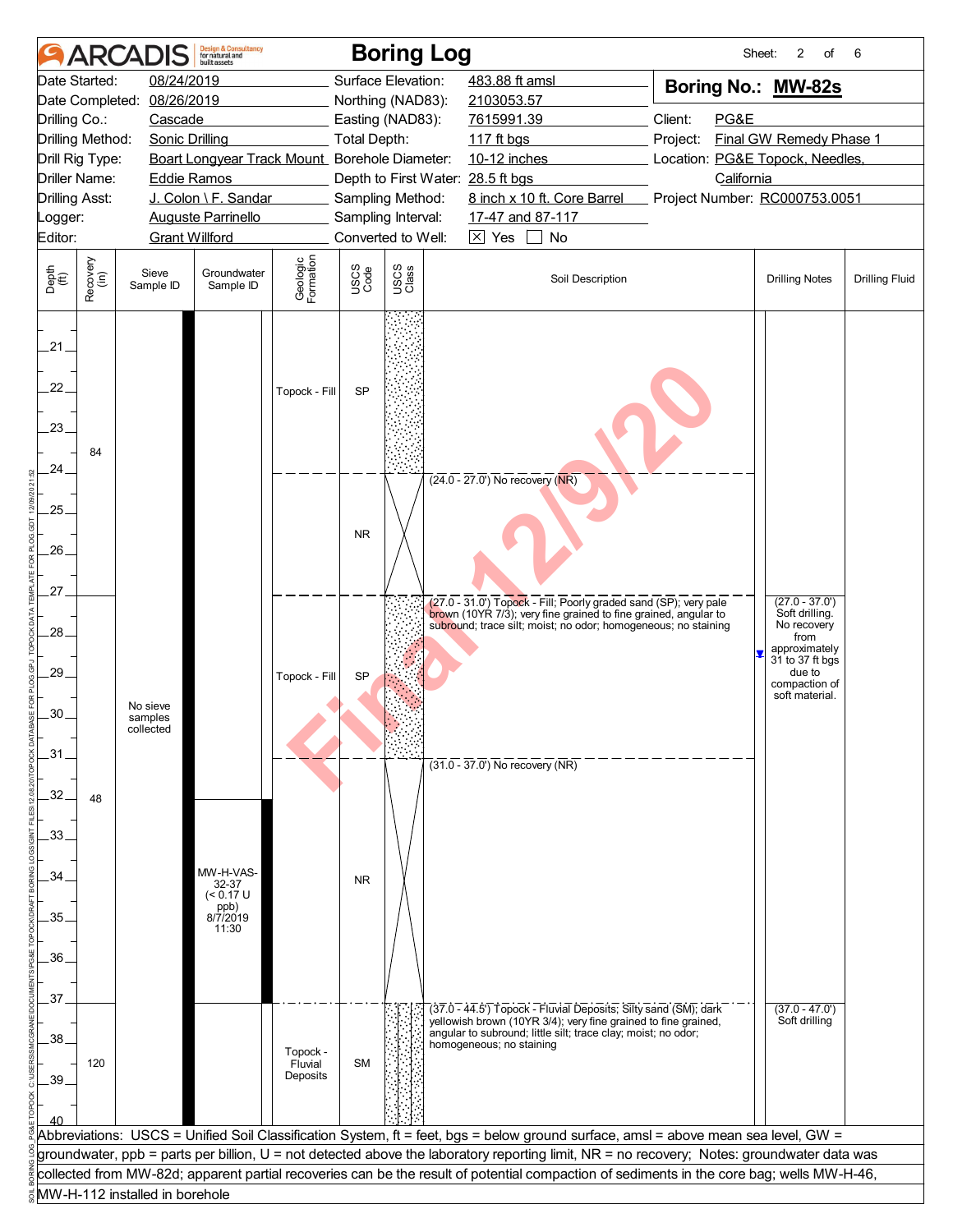|                       | <b>ARCAI</b>     |                                | <b>Design &amp; Consultancy</b><br>for natural and<br>huilt assets |                                 |                     | <b>Boring Log</b>                 |                                     |                                                                                                                                            | Sheet:                                                                                                                                     | 3<br>of                 | 6                     |
|-----------------------|------------------|--------------------------------|--------------------------------------------------------------------|---------------------------------|---------------------|-----------------------------------|-------------------------------------|--------------------------------------------------------------------------------------------------------------------------------------------|--------------------------------------------------------------------------------------------------------------------------------------------|-------------------------|-----------------------|
|                       | Date Started:    | 08/24/2019                     |                                                                    |                                 |                     | Surface Elevation:                | 483.88 ft amsl                      |                                                                                                                                            | Boring No.: MW-82s                                                                                                                         |                         |                       |
| Date Completed:       |                  | 08/26/2019                     |                                                                    |                                 |                     | Northing (NAD83):                 | 2103053.57                          |                                                                                                                                            |                                                                                                                                            |                         |                       |
| Drilling Co.:         |                  | Cascade                        |                                                                    |                                 |                     | Easting (NAD83):                  | 7615991.39                          |                                                                                                                                            | Client:<br>PG&E                                                                                                                            |                         |                       |
| Drilling Method:      |                  | <b>Sonic Drilling</b>          |                                                                    |                                 | <b>Total Depth:</b> |                                   | 117 ft bgs                          |                                                                                                                                            | Project:                                                                                                                                   | Final GW Remedy Phase 1 |                       |
| Drill Rig Type:       |                  |                                | Boart Longyear Track Mount_ Borehole Diameter:                     |                                 |                     |                                   | 10-12 inches                        |                                                                                                                                            | Location: PG&E Topock, Needles,                                                                                                            |                         |                       |
| <b>Driller Name:</b>  |                  | <b>Eddie Ramos</b>             |                                                                    |                                 |                     | Depth to First Water: 28.5 ft bgs |                                     |                                                                                                                                            | California                                                                                                                                 |                         |                       |
| <b>Drilling Asst:</b> |                  |                                | J. Colon \ F. Sandar                                               |                                 |                     | Sampling Method:                  |                                     | 8 inch x 10 ft. Core Barrel                                                                                                                | Project Number: RC000753.0051                                                                                                              |                         |                       |
| Logger:               |                  |                                | <b>Auguste Parrinello</b>                                          |                                 |                     | Sampling Interval:                | 17-47 and 87-117                    |                                                                                                                                            |                                                                                                                                            |                         |                       |
| Editor:               |                  | <b>Grant Willford</b>          |                                                                    |                                 |                     | Converted to Well:                | $\boxtimes$ Yes                     | No                                                                                                                                         |                                                                                                                                            |                         |                       |
| Depth<br>(ft)         | Recovery<br>(in) | Sieve<br>Sample ID             | Groundwater<br>Sample ID                                           | Geologic<br>Formation           | USCS<br>Code        | USCS<br>Class                     |                                     | Soil Description                                                                                                                           |                                                                                                                                            | <b>Drilling Notes</b>   | <b>Drilling Fluid</b> |
| .41.<br>42.<br>43.    | 120              |                                | --no sample-                                                       | Topock -<br>Fluvial<br>Deposits | <b>SM</b>           |                                   |                                     |                                                                                                                                            |                                                                                                                                            |                         |                       |
| 44                    |                  |                                | (Interval did                                                      |                                 |                     |                                   |                                     |                                                                                                                                            |                                                                                                                                            |                         |                       |
|                       |                  |                                | not<br>produce.)                                                   | Fopock -                        | <b>SM</b>           |                                   |                                     | (44.5 - 45.0') Topock - Fluvial Deposits; Silty sand (SM); dark                                                                            |                                                                                                                                            |                         |                       |
| .45.                  |                  |                                | 8/6/2019<br>10:00                                                  | Fluvial<br>Deposits             |                     |                                   |                                     | yellowish brown (10YR 3/4); very fine grained to fine grained,<br>angular to subround; some silt; little clay; moist; no odor; stratified; |                                                                                                                                            |                         |                       |
|                       |                  |                                |                                                                    | Topock -                        |                     |                                   |                                     | no staining; increase in silt and clay<br>(45.0 - 47.0') Topock - Fluvial Deposits; Silt with sand (ML); dark                              |                                                                                                                                            |                         |                       |
| 46.                   |                  |                                |                                                                    | Fluvial<br>Deposits             | ML                  |                                   |                                     | yellowish brown (10YR 3/4); medium plasticity; some very fine to                                                                           |                                                                                                                                            |                         |                       |
| 47.                   |                  |                                |                                                                    |                                 |                     |                                   |                                     | fine grained sand, angular to subround; little clay; trace small to<br>medium pebbles, angular to subangular; moist; soft to medium        |                                                                                                                                            |                         |                       |
|                       |                  |                                |                                                                    |                                 |                     |                                   | stiff; no odor; lensed; no staining | (47.0 - 87.0') No recovery (NR); Core not collected or logged see                                                                          |                                                                                                                                            | $(47.0 - 57.0')$        |                       |
| 48                    |                  |                                |                                                                    |                                 |                     | MW-82d.                           |                                     |                                                                                                                                            |                                                                                                                                            | Soft drilling           |                       |
|                       |                  |                                |                                                                    |                                 |                     |                                   |                                     |                                                                                                                                            |                                                                                                                                            |                         |                       |
| 49.                   |                  |                                | MW-H-VAS-                                                          |                                 |                     |                                   |                                     |                                                                                                                                            |                                                                                                                                            |                         |                       |
|                       |                  |                                | 47-52<br>$(< 0.17$ U                                               |                                 |                     |                                   |                                     |                                                                                                                                            |                                                                                                                                            |                         |                       |
| 50.                   |                  | No sieve<br>samples            | ppb)<br>8/7/2019                                                   |                                 |                     |                                   |                                     |                                                                                                                                            |                                                                                                                                            |                         |                       |
|                       |                  | collected                      | 13:30                                                              |                                 |                     |                                   |                                     |                                                                                                                                            |                                                                                                                                            |                         |                       |
| $-51$                 |                  |                                |                                                                    |                                 |                     |                                   |                                     |                                                                                                                                            |                                                                                                                                            |                         |                       |
|                       |                  |                                |                                                                    |                                 |                     |                                   |                                     |                                                                                                                                            |                                                                                                                                            |                         |                       |
| $-52.$                | $\Omega$         |                                |                                                                    |                                 |                     |                                   |                                     |                                                                                                                                            |                                                                                                                                            |                         |                       |
|                       |                  |                                |                                                                    |                                 |                     |                                   |                                     |                                                                                                                                            |                                                                                                                                            |                         |                       |
| .53.                  |                  |                                |                                                                    |                                 |                     |                                   |                                     |                                                                                                                                            |                                                                                                                                            |                         |                       |
|                       |                  |                                |                                                                    |                                 | <b>NR</b>           |                                   |                                     |                                                                                                                                            |                                                                                                                                            |                         |                       |
| .54                   |                  |                                |                                                                    |                                 |                     |                                   |                                     |                                                                                                                                            |                                                                                                                                            |                         |                       |
|                       |                  |                                |                                                                    |                                 |                     |                                   |                                     |                                                                                                                                            |                                                                                                                                            |                         |                       |
| 55.                   |                  |                                |                                                                    |                                 |                     |                                   |                                     |                                                                                                                                            |                                                                                                                                            |                         |                       |
|                       |                  |                                |                                                                    |                                 |                     |                                   |                                     |                                                                                                                                            |                                                                                                                                            |                         |                       |
| .56.                  |                  |                                |                                                                    |                                 |                     |                                   |                                     |                                                                                                                                            |                                                                                                                                            |                         |                       |
|                       |                  |                                |                                                                    |                                 |                     |                                   |                                     |                                                                                                                                            |                                                                                                                                            |                         |                       |
| .57.                  |                  |                                |                                                                    |                                 |                     |                                   |                                     |                                                                                                                                            |                                                                                                                                            | $(57.0 - 67.0')$        |                       |
| .58                   |                  |                                |                                                                    |                                 |                     |                                   |                                     |                                                                                                                                            |                                                                                                                                            | Soft drilling           |                       |
|                       |                  |                                |                                                                    |                                 |                     |                                   |                                     |                                                                                                                                            |                                                                                                                                            |                         |                       |
| .59                   | 0                |                                |                                                                    |                                 |                     |                                   |                                     |                                                                                                                                            |                                                                                                                                            |                         |                       |
|                       |                  |                                |                                                                    |                                 |                     |                                   |                                     |                                                                                                                                            |                                                                                                                                            |                         |                       |
|                       |                  |                                |                                                                    |                                 |                     |                                   |                                     |                                                                                                                                            |                                                                                                                                            |                         |                       |
|                       |                  |                                |                                                                    |                                 |                     |                                   |                                     |                                                                                                                                            | Abbreviations: USCS = Unified Soil Classification System, ft = feet, bgs = below ground surface, amsl = above mean sea level, GW =         |                         |                       |
|                       |                  |                                |                                                                    |                                 |                     |                                   |                                     |                                                                                                                                            | groundwater, ppb = parts per billion, U = not detected above the laboratory reporting limit, NR = no recovery; Notes: groundwater data was |                         |                       |
|                       |                  |                                |                                                                    |                                 |                     |                                   |                                     |                                                                                                                                            | collected from MW-82d; apparent partial recoveries can be the result of potential compaction of sediments in the core bag; wells MW-H-46,  |                         |                       |
|                       |                  | MW-H-112 installed in borehole |                                                                    |                                 |                     |                                   |                                     |                                                                                                                                            |                                                                                                                                            |                         |                       |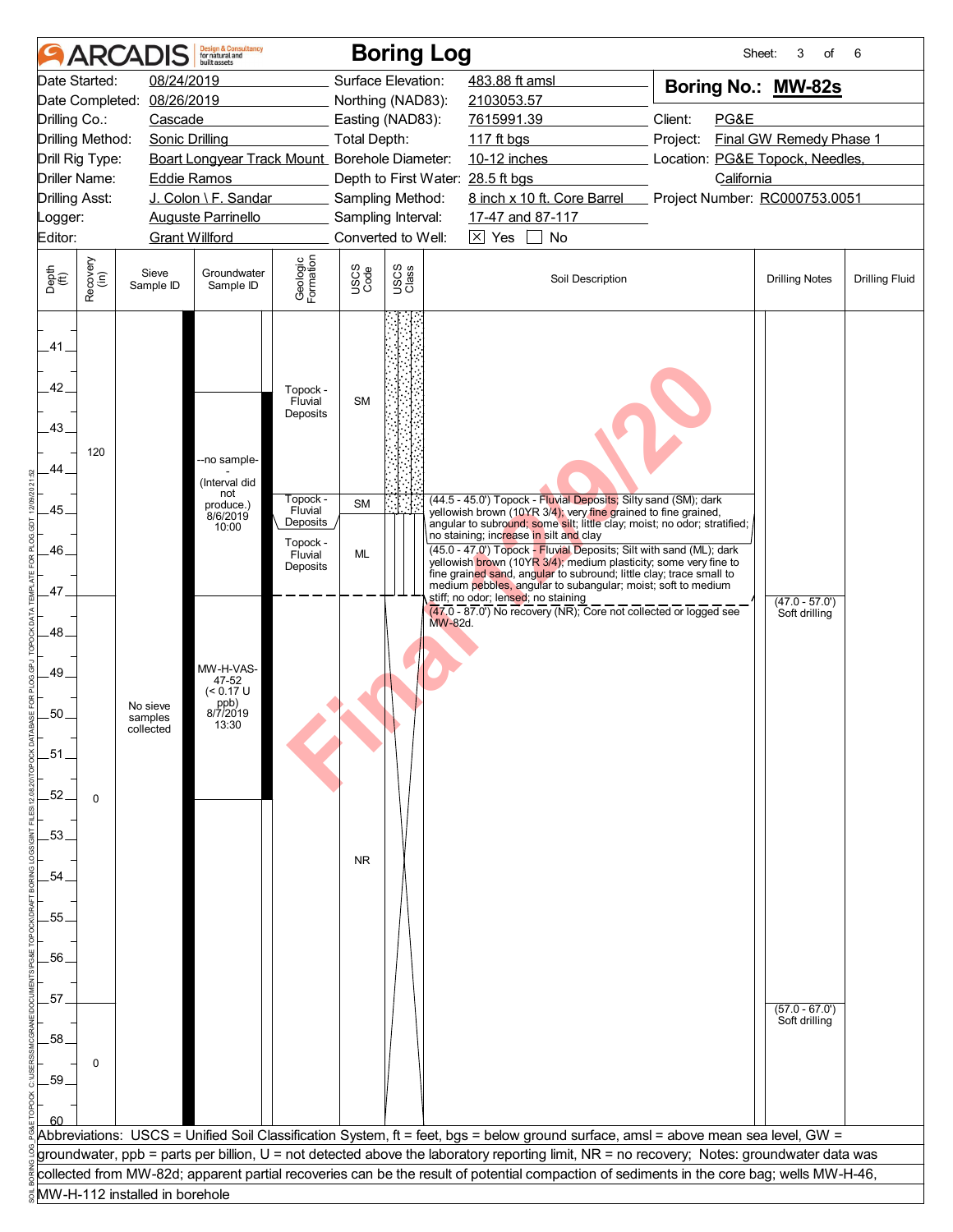|               | <b>ARCAI</b>          |                                  | Design & Consultancy<br>for natural and<br>huilt assets |                       |                     | <b>Boring Log</b>                 |                        |                             | Sheet:                                                                                                                                     | of<br>4                          | 6                     |
|---------------|-----------------------|----------------------------------|---------------------------------------------------------|-----------------------|---------------------|-----------------------------------|------------------------|-----------------------------|--------------------------------------------------------------------------------------------------------------------------------------------|----------------------------------|-----------------------|
|               | Date Started:         | 08/24/2019                       |                                                         |                       |                     | Surface Elevation:                | 483.88 ft amsl         |                             | Boring No.: MW-82s                                                                                                                         |                                  |                       |
|               | Date Completed:       | 08/26/2019                       |                                                         |                       |                     | Northing (NAD83):                 | 2103053.57             |                             |                                                                                                                                            |                                  |                       |
| Drilling Co.: |                       | Cascade                          |                                                         |                       |                     | Easting (NAD83):                  | 7615991.39             |                             | Client:<br>PG&E                                                                                                                            |                                  |                       |
|               | Drilling Method:      | <b>Sonic Drilling</b>            |                                                         |                       | <b>Total Depth:</b> |                                   | 117 ft bgs             |                             | Project:                                                                                                                                   | Final GW Remedy Phase 1          |                       |
|               | Drill Rig Type:       |                                  | Boart Longyear Track Mount Borehole Diameter:           |                       |                     |                                   | 10-12 inches           |                             | Location: PG&E Topock, Needles,                                                                                                            |                                  |                       |
|               | <b>Driller Name:</b>  | <b>Eddie Ramos</b>               |                                                         |                       |                     | Depth to First Water: 28.5 ft bgs |                        |                             | California                                                                                                                                 |                                  |                       |
|               | <b>Drilling Asst:</b> |                                  | J. Colon \ F. Sandar                                    |                       |                     | Sampling Method:                  |                        | 8 inch x 10 ft. Core Barrel | Project Number: RC000753.0051                                                                                                              |                                  |                       |
| Logger:       |                       |                                  | <b>Auguste Parrinello</b>                               |                       |                     | Sampling Interval:                | 17-47 and 87-117       |                             |                                                                                                                                            |                                  |                       |
| Editor:       |                       | <b>Grant Willford</b>            |                                                         |                       |                     | Converted to Well:                | $\boxtimes$ Yes $\Box$ | No                          |                                                                                                                                            |                                  |                       |
| Depth<br>(ft) | Recovery<br>(in)      | Sieve<br>Sample ID               | Groundwater<br>Sample ID                                | Geologic<br>Formation | USCS<br>Code        | USCS<br>Class                     |                        | Soil Description            |                                                                                                                                            | <b>Drilling Notes</b>            | <b>Drilling Fluid</b> |
| $-61$<br>62.  |                       |                                  |                                                         |                       |                     |                                   |                        |                             |                                                                                                                                            |                                  |                       |
| .63.          |                       |                                  |                                                         |                       |                     |                                   |                        |                             |                                                                                                                                            |                                  |                       |
| 64.           | 0                     |                                  |                                                         |                       |                     |                                   |                        |                             |                                                                                                                                            |                                  |                       |
| $-65.$        |                       |                                  |                                                         |                       |                     |                                   |                        |                             |                                                                                                                                            |                                  |                       |
| .66.          |                       |                                  |                                                         |                       |                     |                                   |                        |                             |                                                                                                                                            |                                  |                       |
| 67.           |                       |                                  |                                                         |                       |                     |                                   |                        |                             |                                                                                                                                            | $(67.0 - 77.0')$                 |                       |
| .68.          |                       |                                  |                                                         |                       |                     |                                   |                        |                             |                                                                                                                                            | Soft drilling                    |                       |
| .69.          |                       |                                  |                                                         |                       |                     |                                   |                        |                             |                                                                                                                                            |                                  |                       |
| -70.          |                       | No sieve<br>samples<br>collected |                                                         |                       | <b>NR</b>           |                                   |                        |                             |                                                                                                                                            |                                  |                       |
| -71           |                       |                                  |                                                         |                       |                     |                                   |                        |                             |                                                                                                                                            |                                  |                       |
| -72.          | $\mathbf 0$           |                                  |                                                         |                       |                     |                                   |                        |                             |                                                                                                                                            |                                  |                       |
| .73.          |                       |                                  |                                                         |                       |                     |                                   |                        |                             |                                                                                                                                            |                                  |                       |
| .74.          |                       |                                  |                                                         |                       |                     |                                   |                        |                             |                                                                                                                                            |                                  |                       |
| .75.          |                       |                                  |                                                         |                       |                     |                                   |                        |                             |                                                                                                                                            |                                  |                       |
| .76.          |                       |                                  |                                                         |                       |                     |                                   |                        |                             |                                                                                                                                            |                                  |                       |
| 77            |                       |                                  |                                                         |                       |                     |                                   |                        |                             |                                                                                                                                            | $(77.0 - 87.0)$<br>Soft drilling |                       |
| .78.          | 0                     |                                  |                                                         |                       |                     |                                   |                        |                             |                                                                                                                                            |                                  |                       |
| _79           |                       |                                  |                                                         |                       |                     |                                   |                        |                             |                                                                                                                                            |                                  |                       |
|               |                       |                                  |                                                         |                       |                     |                                   |                        |                             | Abbreviations: USCS = Unified Soil Classification System, ft = feet, bgs = below ground surface, amsl = above mean sea level, GW =         |                                  |                       |
|               |                       |                                  |                                                         |                       |                     |                                   |                        |                             | groundwater, ppb = parts per billion, U = not detected above the laboratory reporting limit, NR = no recovery; Notes: groundwater data was |                                  |                       |
|               |                       |                                  |                                                         |                       |                     |                                   |                        |                             | collected from MW-82d; apparent partial recoveries can be the result of potential compaction of sediments in the core bag; wells MW-H-46,  |                                  |                       |
|               |                       | MW-H-112 installed in borehole   |                                                         |                       |                     |                                   |                        |                             |                                                                                                                                            |                                  |                       |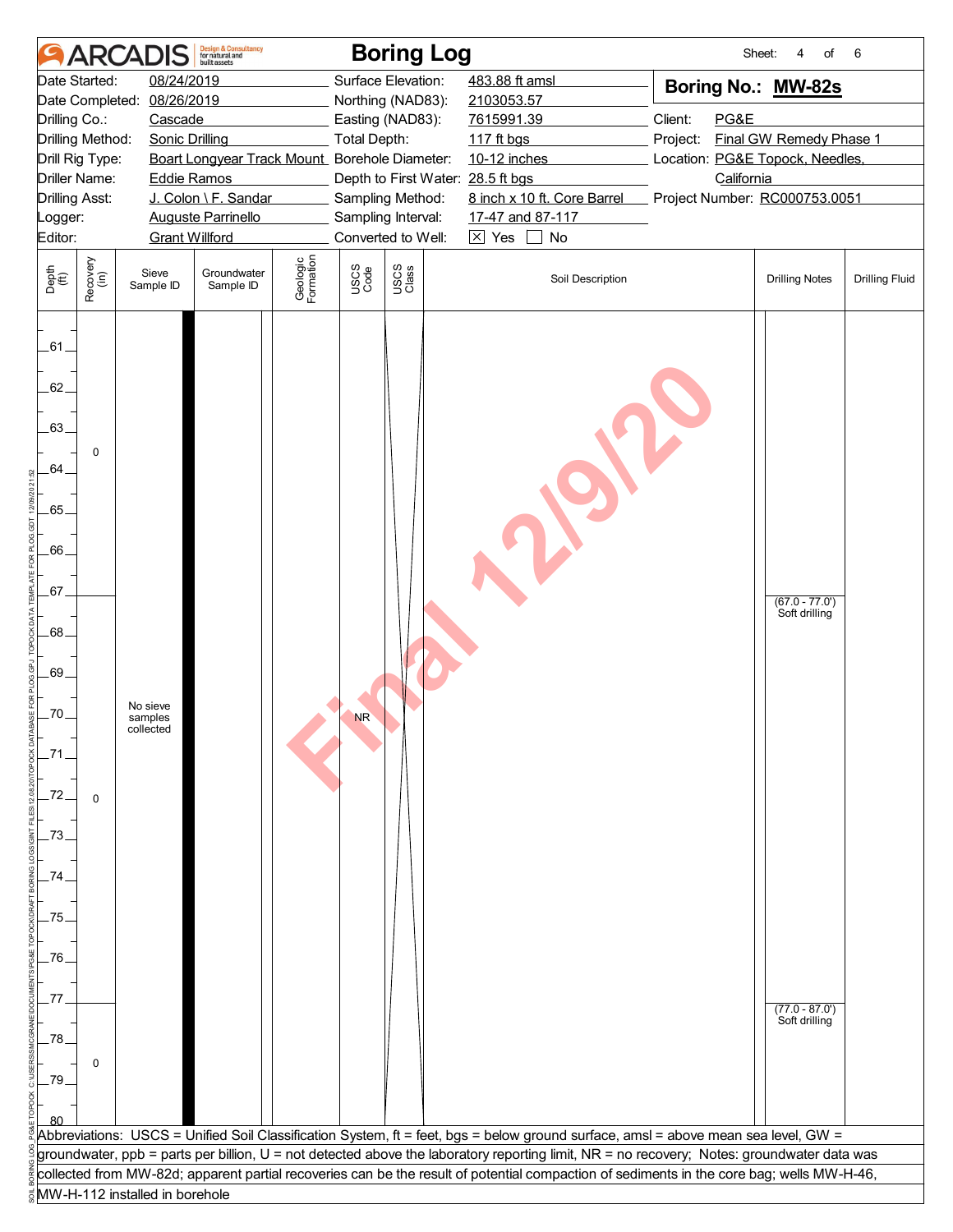|                                           | <b>ARCA</b>      |                                | <b>Design &amp; Consultancy</b><br>for natural and<br>huilt assets |                                  |                     | <b>Boring Log</b>                                     |                                                                                                                                                                                                                                                                         | Sheet:                                        | 5<br>of                             | 6                     |
|-------------------------------------------|------------------|--------------------------------|--------------------------------------------------------------------|----------------------------------|---------------------|-------------------------------------------------------|-------------------------------------------------------------------------------------------------------------------------------------------------------------------------------------------------------------------------------------------------------------------------|-----------------------------------------------|-------------------------------------|-----------------------|
| Date Started:                             |                  | 08/24/2019                     |                                                                    |                                  |                     | Surface Elevation:                                    | 483.88 ft amsl                                                                                                                                                                                                                                                          | Boring No.: MW-82s                            |                                     |                       |
| Date Completed:                           |                  | 08/26/2019                     |                                                                    |                                  |                     | Northing (NAD83):                                     | 2103053.57                                                                                                                                                                                                                                                              |                                               |                                     |                       |
| Drilling Co.:                             |                  | Cascade                        |                                                                    |                                  |                     | Easting (NAD83):                                      | 7615991.39                                                                                                                                                                                                                                                              | Client:<br>PG&E                               |                                     |                       |
| Drilling Method:                          |                  | <b>Sonic Drilling</b>          |                                                                    |                                  | <b>Total Depth:</b> |                                                       | 117 ft bgs                                                                                                                                                                                                                                                              | Project:                                      | Final GW Remedy Phase 1             |                       |
| Drill Rig Type:<br><b>Driller Name:</b>   |                  |                                | Boart Longyear Track Mount_Borehole Diameter:                      |                                  |                     |                                                       | 10-12 inches                                                                                                                                                                                                                                                            | Location: PG&E Topock, Needles,<br>California |                                     |                       |
| <b>Drilling Asst:</b>                     |                  | <b>Eddie Ramos</b>             | J. Colon \ F. Sandar                                               |                                  |                     | Depth to First Water: 28.5 ft bgs<br>Sampling Method: | 8 inch x 10 ft. Core Barrel                                                                                                                                                                                                                                             | Project Number: RC000753.0051                 |                                     |                       |
| Logger:                                   |                  |                                | <b>Auguste Parrinello</b>                                          |                                  |                     | Sampling Interval:                                    | 17-47 and 87-117                                                                                                                                                                                                                                                        |                                               |                                     |                       |
| Editor:                                   |                  | <b>Grant Willford</b>          |                                                                    |                                  |                     | Converted to Well:                                    | $\boxtimes$ Yes $\Box$<br>No                                                                                                                                                                                                                                            |                                               |                                     |                       |
|                                           |                  |                                |                                                                    |                                  |                     |                                                       |                                                                                                                                                                                                                                                                         |                                               |                                     |                       |
| Depth<br>(ft)                             | Recovery<br>(in) | Sieve<br>Sample ID             | Groundwater<br>Sample ID                                           | Geologic<br>Formation            | USCS<br>Code        | USCS<br>Class                                         | Soil Description                                                                                                                                                                                                                                                        |                                               | <b>Drilling Notes</b>               | <b>Drilling Fluid</b> |
| .81<br>82.<br>.83.<br>.84<br>.85.<br>.86. | 0                |                                | MW-H-VAS-<br>82-87<br>$(< 0.0333$ U<br>ppb)<br>8/9/2019<br>08:12   |                                  | <b>NR</b>           |                                                       |                                                                                                                                                                                                                                                                         |                                               |                                     |                       |
| .87.<br>.88.                              |                  |                                |                                                                    |                                  |                     |                                                       | (87.0 - 97.0') Topock - Alluvium Deposits; Silty sand with gravel<br>(SM); brown (7.5YR 4/4); very fine grained to very coarse grained,<br>angular; some granules to large pebbles, angular; some silt; trace<br>clay; moist to wet; no odor; homogeneous; no staining  |                                               | $(87.0 - 97.0')$<br>Soft drilling   |                       |
| 89.<br>.90.                               |                  | No sieve                       |                                                                    |                                  |                     |                                                       |                                                                                                                                                                                                                                                                         |                                               |                                     |                       |
|                                           |                  | samples<br>collected           |                                                                    |                                  |                     |                                                       |                                                                                                                                                                                                                                                                         |                                               |                                     |                       |
| _91.                                      |                  |                                |                                                                    |                                  |                     |                                                       |                                                                                                                                                                                                                                                                         |                                               |                                     |                       |
|                                           |                  |                                |                                                                    |                                  |                     |                                                       |                                                                                                                                                                                                                                                                         |                                               |                                     |                       |
| 92.                                       | 120              |                                |                                                                    | Topock -<br>Alluvium<br>Deposits | <b>SM</b>           |                                                       |                                                                                                                                                                                                                                                                         |                                               |                                     |                       |
| .93.                                      |                  |                                |                                                                    |                                  |                     |                                                       |                                                                                                                                                                                                                                                                         |                                               |                                     |                       |
| .94                                       |                  |                                |                                                                    |                                  |                     |                                                       |                                                                                                                                                                                                                                                                         |                                               |                                     |                       |
|                                           |                  |                                |                                                                    |                                  |                     |                                                       |                                                                                                                                                                                                                                                                         |                                               |                                     |                       |
| 95.                                       |                  |                                |                                                                    |                                  |                     |                                                       |                                                                                                                                                                                                                                                                         |                                               |                                     |                       |
|                                           |                  |                                |                                                                    |                                  |                     |                                                       |                                                                                                                                                                                                                                                                         |                                               |                                     |                       |
| .96.                                      |                  |                                |                                                                    |                                  |                     |                                                       |                                                                                                                                                                                                                                                                         |                                               |                                     |                       |
| 97                                        |                  |                                |                                                                    |                                  |                     |                                                       |                                                                                                                                                                                                                                                                         |                                               |                                     |                       |
| .98                                       |                  |                                |                                                                    | Topock -                         |                     |                                                       | (97.0 - 107.0') Topock - Alluvium Deposits; Silty sand with gravel<br>(SM); brown (7.5YR 4/4); very fine grained to very coarse grained,<br>angular; some granules to large pebbles, angular; some silt; trace<br>clay; moist to wet; no odor; homogeneous; no staining |                                               | $(97.0 - 107.0')$<br>Rough drilling |                       |
| .99 <sub>1</sub>                          | 120              |                                |                                                                    | Alluvium<br>Deposits             | <b>SM</b>           |                                                       |                                                                                                                                                                                                                                                                         |                                               |                                     |                       |
| 100                                       |                  |                                |                                                                    |                                  |                     |                                                       | Abbreviations: USCS = Unified Soil Classification System, ft = feet, bgs = below ground surface, amsl = above mean sea level, GW =                                                                                                                                      |                                               |                                     |                       |
|                                           |                  |                                |                                                                    |                                  |                     |                                                       | groundwater, ppb = parts per billion, U = not detected above the laboratory reporting limit, NR = no recovery; Notes: groundwater data was                                                                                                                              |                                               |                                     |                       |
|                                           |                  |                                |                                                                    |                                  |                     |                                                       | collected from MW-82d; apparent partial recoveries can be the result of potential compaction of sediments in the core bag; wells MW-H-46,                                                                                                                               |                                               |                                     |                       |
|                                           |                  | MW-H-112 installed in borehole |                                                                    |                                  |                     |                                                       |                                                                                                                                                                                                                                                                         |                                               |                                     |                       |